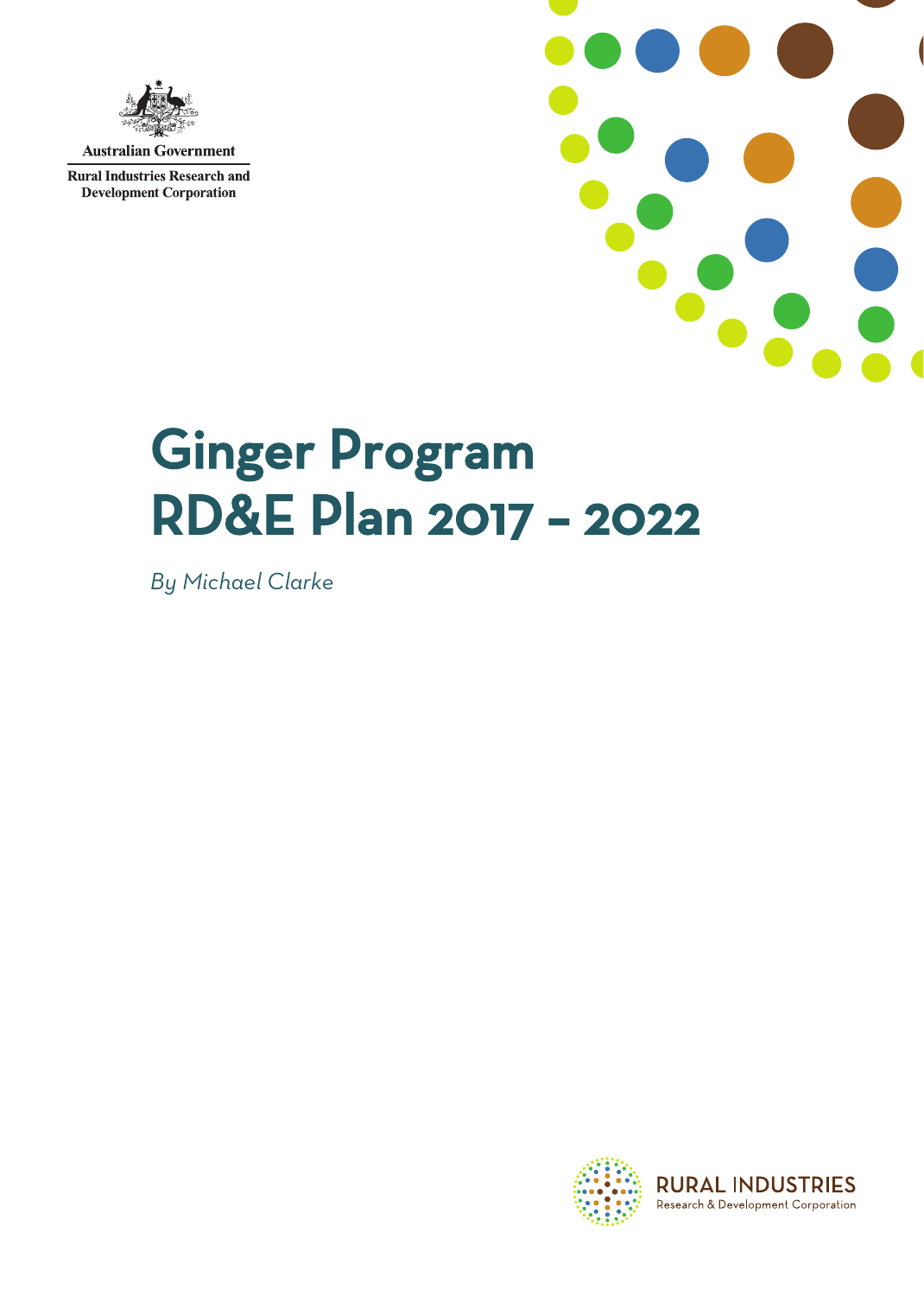

#### **Australian Government**

**Rural Industries Research and Development Corporation** 

## **Ginger Program RD&E Plan 2017 – 2022**

by Michael Clarke

March 2017

RIRDC Publication No 17/021 RIRDC Project No PRJ-010698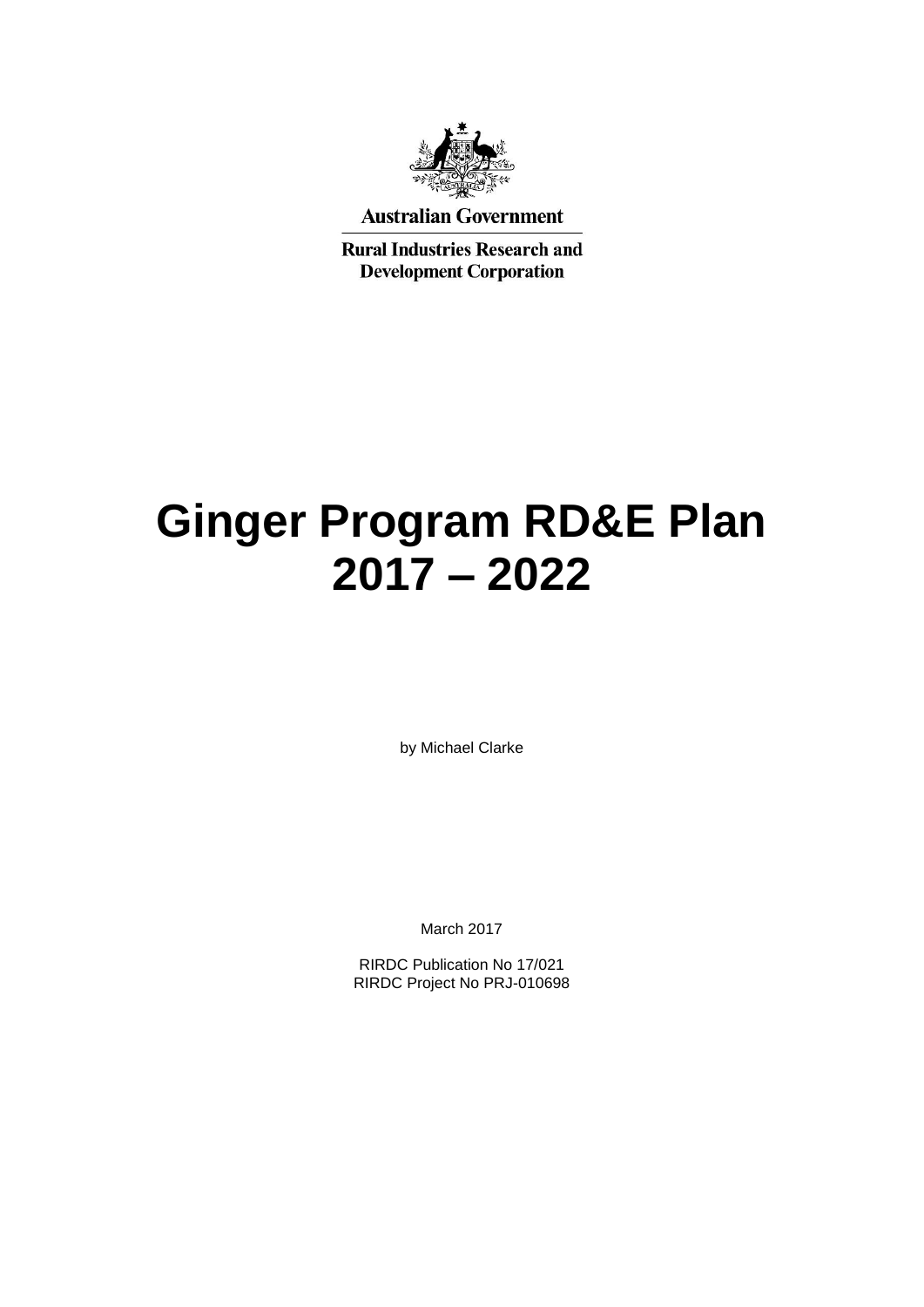© 2017 Rural Industries Research and Development Corporation. All rights reserved.

ISBN 978-1-74254-945-3 ISSN 1440-6845

*Ginger RD&E Plan 2017-2022 Publication No. 17/021 Project No. PRJ-010698*

The information contained in this publication is intended for general use to assist public knowledge and discussion and to help improve the development of sustainable regions. You must not rely on any information contained in this publication without taking specialist advice relevant to your particular circumstances.

While reasonable care has been taken in preparing this publication to ensure that information is true and correct, the Commonwealth of Australia gives no assurance as to the accuracy of any information in this publication.

The Commonwealth of Australia, the Rural Industries Research and Development Corporation (RIRDC), the authors or contributors expressly disclaim, to the maximum extent permitted by law, all responsibility and liability to any person, arising directly or indirectly from any act or omission, or for any consequences of any such act or omission, made in reliance on the contents of this publication, whether or not caused by any negligence on the part of the Commonwealth of Australia, RIRDC, the authors or contributors.

The Commonwealth of Australia does not necessarily endorse the views in this publication.

This publication is copyright. Apart from any use as permitted under the *Copyright Act 1968*, all other rights are reserved. However, wide dissemination is encouraged. Requests and inquiries concerning reproduction and rights should be addressed to RIRDC Communications on phone 02 6271 4100.

#### **Researcher Contact Details**

Name: Michael Clarke Address: 44 Barons Crescent Hunters Hill 2110

Phone: 02 9817 5888 Email: [Clarke@AgEconPlus.com.au](mailto:Clarke@AgEconPlus.com.au)

In submitting this report, the researcher has agreed to RIRDC publishing this material in its edited form.

#### **RIRDC Contact Details**

Rural Industries Research and Development Corporation Building 007 Charles Sturt University Boorooma Street Wagga Wagga NSW 2650

Post: c/o Charles Sturt University, Locked Bag 588, Wagga Wagga NSW 2678

Phone: 02 6271 4100 Fax: 02 6271 4199 Email: rirdc@rirdc.gov.au.<br>Web: http://www.rirdc.gov [http://www.rirdc.gov.au](http://www.rirdc.gov.au/)

Electronically published by RIRDC in June 2017 Print-on-demand by Union Offset Printing, Canberra at [www.rirdc.gov.au](http://www.rirdc.gov.au/) or phone 1300 634 313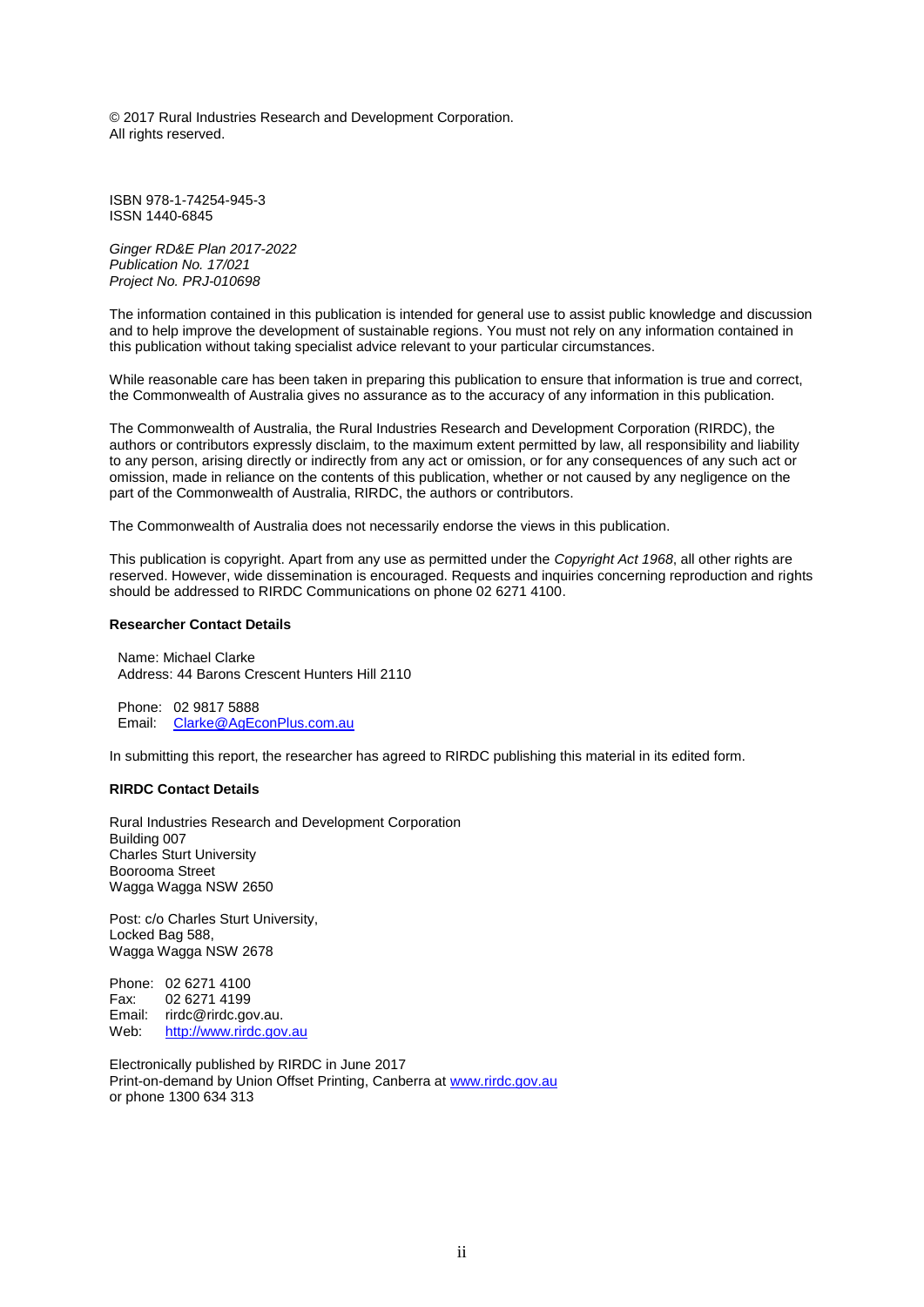## **Foreword**

The Australian ginger industry is regionally significant, employs local people in value added processing and had a farm-gate GVP of \$32 million in 2015. In RIRDC terms ginger is an established rural industry with a statutory RD&E levy.

The ginger RD&E levy was put in place in 2010 initially to deal with critical disease issues threatening the industry's viability. Research, development and extension success has seen a recovery in industry production and the outlook is for additional industry growth. Program review indicates a strong return on investment from levy funds and matching government payments.

This plan builds on the success of the inaugural RIRDC Ginger RD&E Plan and focusses on three critical objectives: on farm productivity to ensure the industry can compete with fresh ginger imports; market research to identify profitable channels for anticipated production growth; and industry engagement to ensure uptake of research outputs.

Program RD&E Plans are a key part of implementing RIRDC's broader RD&E strategies, and are the basis on which RIRDC invests on behalf of industries.

These RD&E Plans identify productivity and sustainability RD&E priorities and the planned outcomes for each industry, and each has an appropriate balance of productivity and sustainability RD&E priorities.

RIRDC has three clear top-level strategies to increase profit and productivity in rural industries:

- 1. Undertake priority research development and extension which meets specific industry needs.
- 2. Facilitate investments which deliver economic, social and environmental benefits for rural industries and the broader community.
- 3. Adopt a life-cycle approach to investment in new, developing and established industries.

The profitability, productivity and sustainability of rural industries is RIRDC's core business, and the Corporation works with its portfolio industries to invest in their priority RD&E needs. RIRDC fosters strong relationships with industry partners, including the ginger industry, to ensure RD&E investment leads to practical knowledge and innovation which can be adopted by industry members.

In making its RD&E investments for new, developing and established industries, RIRDC takes a lifecycle approach. These investment decisions acknowledge the maturity and development of each of the industries within the RIRDC portfolio. Whilst managing a very diverse portfolio of new, developing and established small industry opportunities for Australia, the life-cycle approach assists RIRDC to make appropriate RD&E investments.

RIRDC will continue to work with the ginger industry to ensure the industry's five year research priorities meet industry needs and are informed by government priorities. The adoption of RD&E outcomes is fundamental to success, and just as we have with this Ginger Industry Five Year Plan, RIRDC will work with industry and government stakeholders to ensure the Corporation invests in knowledge that is useful and adopted by end users.

**John Harvey** Managing Director Rural Industries Research and Development Corporation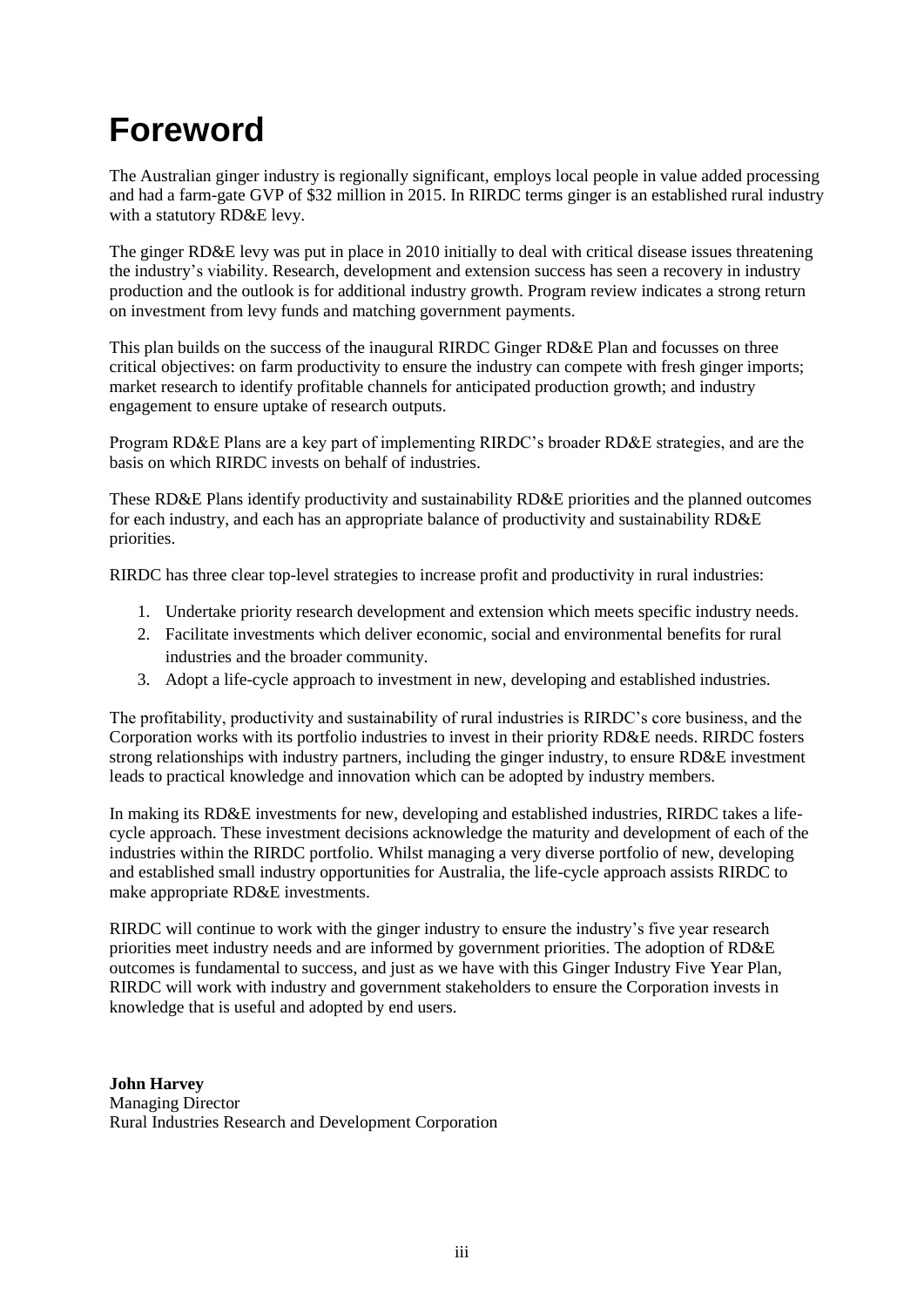## **What is a Five Year Plan?**

The Five Year Plan has been developed by RIRDC, in consultation with industry stakeholders, to outline the Ginger Industry's research, development and extension (RD&E) objectives until 2022. These objectives have been shaped by the goals and strategies of the RIRDC R&D Plan 2016 – 2021 which is available on the RIRDC website, [www.rirdc.gov.au/about-rirdc.](http://www.rirdc.gov.au/about-rirdc)

In developing the Ginger Industry Five Year Plan 2017 - 2022, the New and Emerging Industries National RD&E Strategy has been considered. The National RD&E Strategy aims to ensure more efficient and effective RD&E in primary industries, through better coordination and collaboration.

## **Acknowledgments**

Members of the Ginger Advisory Panel: Noel Stevens, Mike Smith, Jason Keating, Scott Kirkwood, Shane Templeton, Russell Parberry

## **Abbreviations**

| <b>ACIAR</b> | Australian Centre for International Agricultural Research    |
|--------------|--------------------------------------------------------------|
| AGIA         | <b>Australian Ginger Industry Association</b>                |
| AOP          | <b>Annual Operating Plan</b>                                 |
| DAF          | Queensland Department of Agriculture and Fisheries           |
| <b>FTA</b>   | Free Trade Agreement                                         |
| <b>GVP</b>   | Gross Value of Production                                    |
| <b>MUP</b>   | Minor Use Permit (for chemicals)                             |
| <b>PHA</b>   | Plant Health Australia                                       |
| RD&E         | Research, Development and Extension                          |
| <b>RIRDC</b> | <b>Rural Industries Research and Development Corporation</b> |
| <b>SWOT</b>  | Strengths, Weaknesses, Opportunities and Threats             |
| <b>UQ</b>    | The University of Queensland                                 |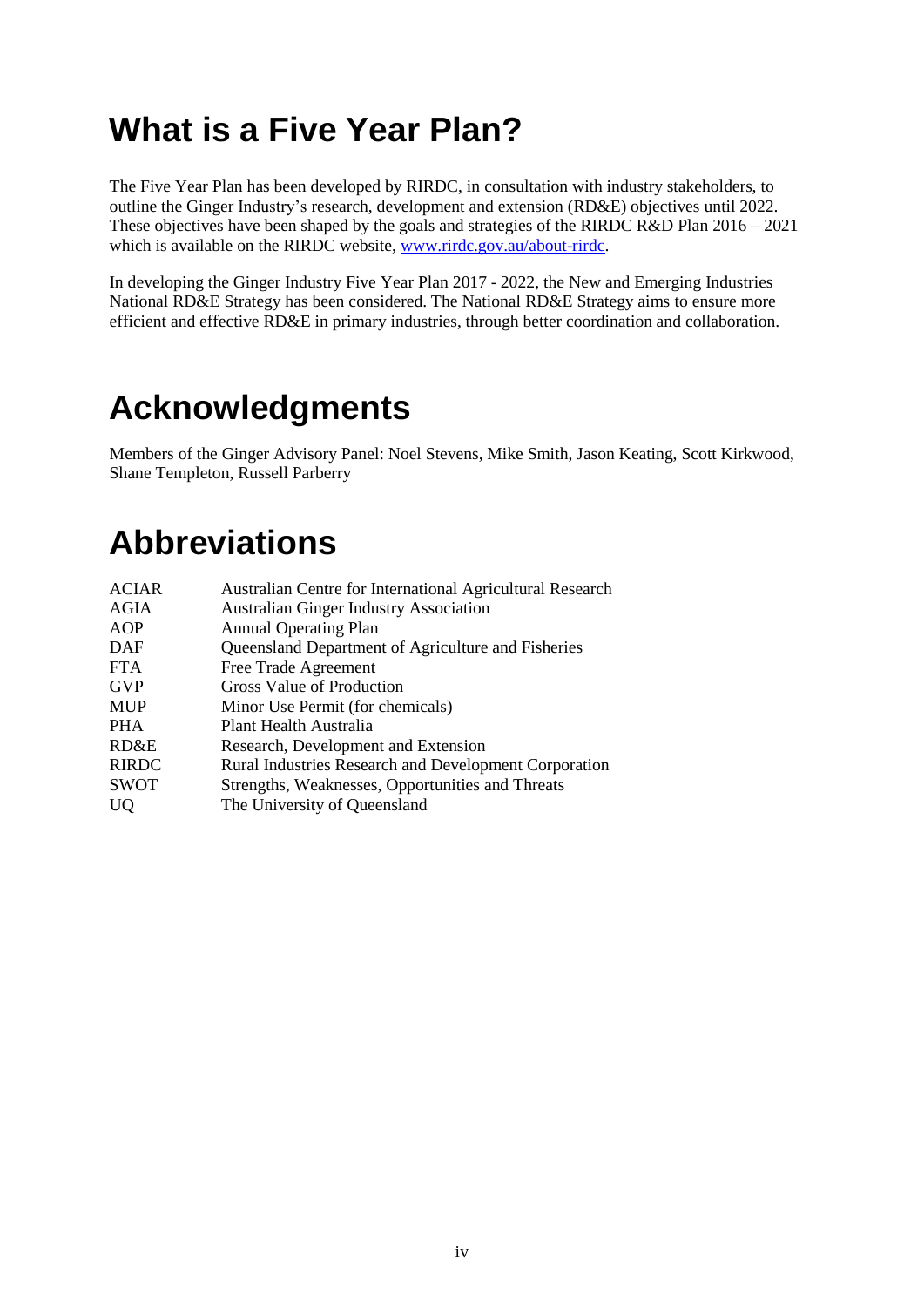## **Contents**

| Objective 1:<br>Drive on-farm productivity – diseases, technology and certified seed 12<br>Objective 2:<br>Industry engagement – extension, communication, leaders and partners 14<br>Objective 3: |
|----------------------------------------------------------------------------------------------------------------------------------------------------------------------------------------------------|
|                                                                                                                                                                                                    |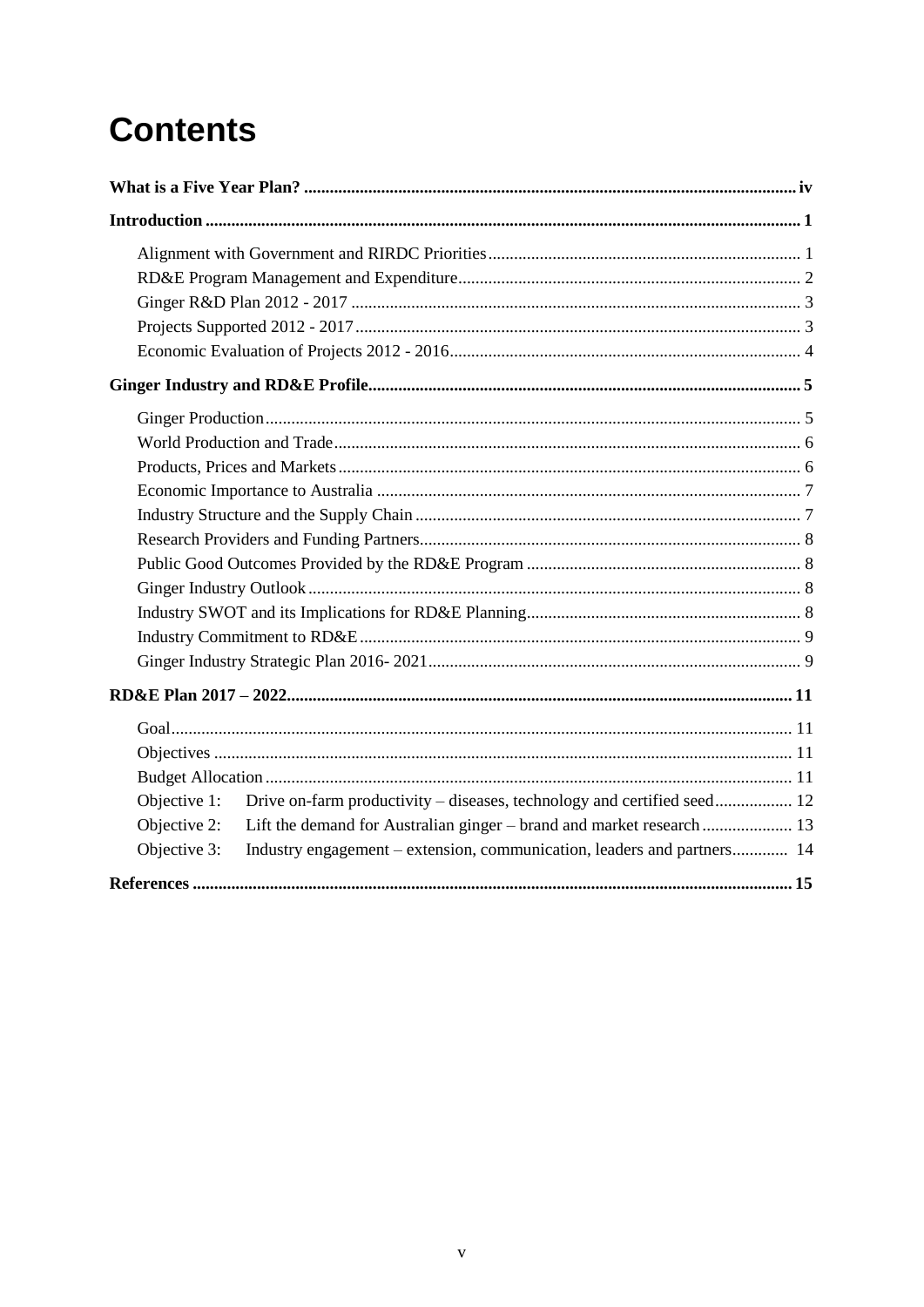## **Introduction**

The Rural Industries Research and Development Corporation (RIRDC) manages the Ginger Research, Development and Extension (RD&E) Program on behalf of the industry.

Ginger is an established industry with an R&D levy (RIRDC 2016). The ginger levy was introduced in 2010. Levy receipts are matched by the Australian Government up to 50% of R&D program spend or 0.5% of Gross Value of Production (GVP).

## **Alignment with Government and RIRDC Priorities**

The Ginger RD&E Plan 2017 – 2022 dovetails with the Australian Government Strategic Science and Research Priorities; the Rural Research & Development Priorities; and RIRDC's R&D Plan 2016- 2021 - Table 1.1.

| <b>Priority</b>                 | Relevant 'Fit'                                                                                                                      |
|---------------------------------|-------------------------------------------------------------------------------------------------------------------------------------|
| Strategic Science and           | Food: optimising food and fibre production and processing, agricultural                                                             |
| <b>Research Priorities</b>      | productivity and supply chains within Australia and global markets.                                                                 |
|                                 | Soil and water: improve use of soil and water resources, both terrestrial,<br>marine.                                               |
|                                 | <b>Transport:</b> moving essential commodities, alternative fuels, lowering<br>emissions.                                           |
|                                 | <b>Cybersecurity:</b> for individuals, businesses, government, national<br>infrastructure.                                          |
|                                 | Energy, resources: structure, processes governing formation/distribution.                                                           |
|                                 | Advanced manufacturing: high value and innovative industries in Australia.                                                          |
|                                 | <b>Environmental change:</b> mitigating, managing or adapting to changes.<br>Health: improving health outcomes for all Australians. |
| <b>Rural R&amp;D Priorities</b> | Advanced technology: to enhance innovation of products, processes and                                                               |
|                                 | practices across the food and fibre supply chains through technologies such as                                                      |
|                                 | robotics, digitalisation, big data, genetics and precision agriculture.                                                             |
|                                 | <b>Biosecurity:</b> to improve understanding and evidence of pest and disease                                                       |
|                                 | pathways to help direct biosecurity resources to their best uses, minimising                                                        |
|                                 | biosecurity threats and improving market access for primary producers.                                                              |
|                                 | Soil, water and managing natural resources: to manage soil health, improve                                                          |
|                                 | water use efficiency and certainty of supply, sustainably develop new                                                               |
|                                 | production areas and improve resilience to climate events and impacts.                                                              |
|                                 | Adoption of R&D: focussing on flexible delivery of extension services that                                                          |
|                                 | meet primary producers' needs and recognising the growing role of private<br>service delivery.                                      |
| RIRDC R&D Plan                  | Goal 1: Discover emerging opportunities and issues impacting rural                                                                  |
| 2016-2021                       | industries – technologies, feasibility, cross-sectoral initiatives                                                                  |
|                                 | Goal 2: Deliver research that achieves value for rural industries and for                                                           |
|                                 | Australia – prioritise and administer, facilitate adoption, cross sectoral                                                          |
|                                 | partnerships                                                                                                                        |
|                                 | Goal 3: Encourage diversity and advance people in rural industries and their                                                        |
|                                 | rural communities – leadership, capacity, connectedness of people                                                                   |

**Table 1.1 Priorities Hierarchy in which the RIRDC Ginger Program Fits** 

Source: RIRDC R&D Plan 2016 – 2021 accessed 20 December 2016 [http://www.rirdc.gov.au/docs/default-document](http://www.rirdc.gov.au/docs/default-document-library/rirdc-strategic-plan_161024_fa(web)-(2).pdf?sfvrsn=2)[library/rirdc-strategic-plan\\_161024\\_fa\(web\)-\(2\).pdf?sfvrsn=2](http://www.rirdc.gov.au/docs/default-document-library/rirdc-strategic-plan_161024_fa(web)-(2).pdf?sfvrsn=2)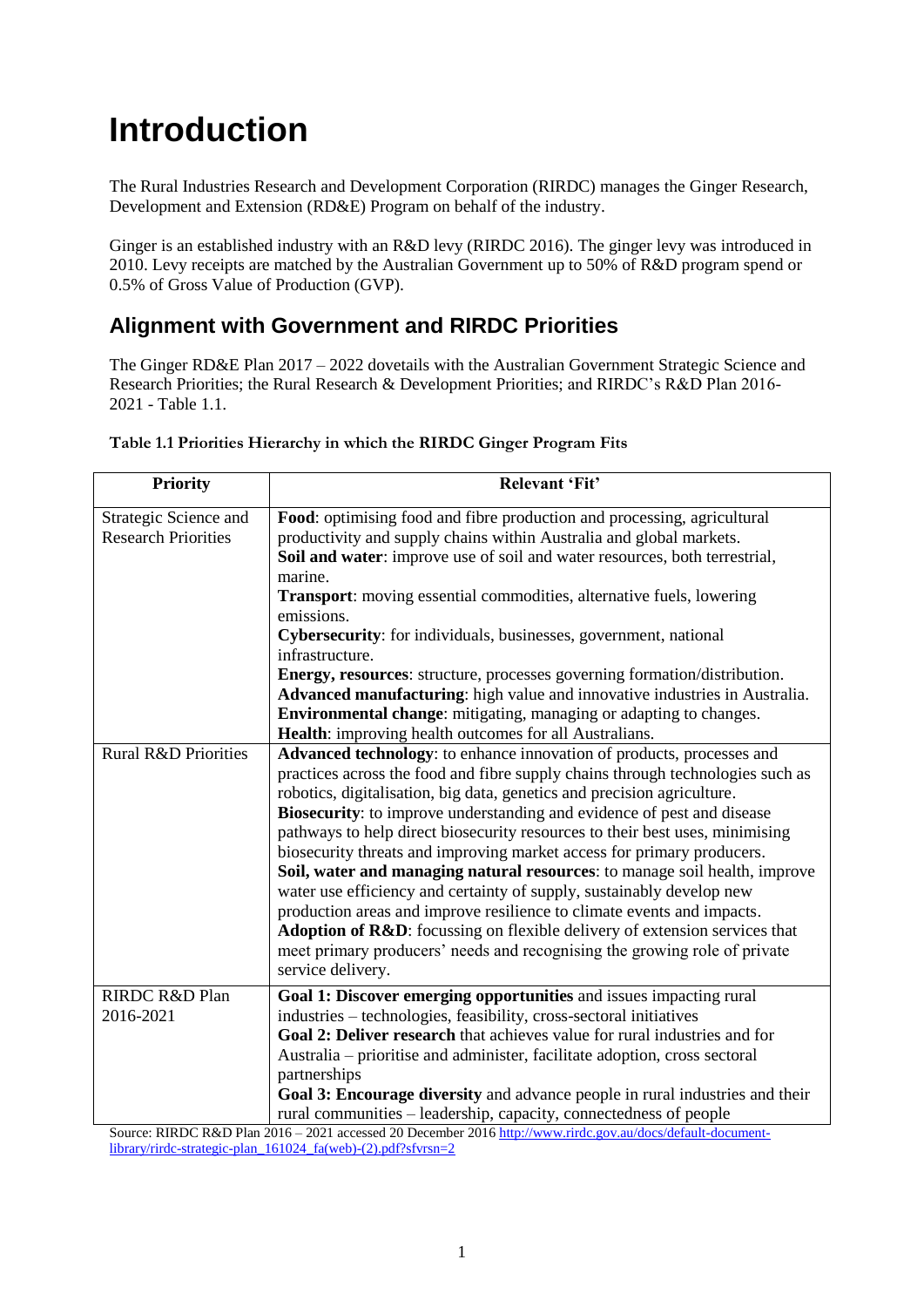The Ginger RD&E Plan 2017 – 2022 aligns with RIRDC R&D Plan 2016-2021 Goal 2 'Deliver research that achieves value for rural industries and for Australia'.

### **RD&E Program Management and Expenditure**

The RIRDC Ginger Program is supported by a Ginger RD&E Advisory Panel of four panel members including a chair and technical advisor. Two observers from the Australian Ginger Industry Association (AGIA) attend panel meetings.

The Panel is responsible for developing and ranking priority research proposals within the five year plan framework. The Panel provides recommendations on the allocation of RD&E contributions to the RIRDC Board.

Ginger R&D expenditure since program establishment in 2012 is shown in Table 1.2.

|                                      | 2011-12   | 2012-13   | 2013-14   | 2014-15   | 2015-16   |
|--------------------------------------|-----------|-----------|-----------|-----------|-----------|
| <b>Opening Balance</b>               | \$2,503   | \$19,704  | \$31,095  | \$48,602  | \$94,740  |
| <b>Revenues</b>                      |           |           |           |           |           |
| <b>Commonwealth Contributions</b>    | \$80,310  | \$71,722  | \$136,177 | \$113,400 | \$144,684 |
| <b>Industry Levies</b>               | \$104,756 | \$92,209  | \$159,329 | \$173,837 | \$160,385 |
| <b>Industry Levy Penalties</b>       | \$326     | \$268     | \$675     | \$469     | \$486     |
| Project Refunds                      | \$0       | \$0       | \$7,709   | \$0       | \$0       |
| Other Income (pubs, interest, other) | \$3,395   | \$2,341   | \$3,580   | \$4,124   | \$3,383   |
| <b>Total Revenue</b>                 | \$188,787 | \$166,540 | \$307,471 | \$291,830 | \$308,938 |
| <b>Expenditure</b>                   |           |           |           |           |           |
| R&D Projects                         | \$154,145 | \$135,874 | \$254,952 | \$200,887 | \$265,343 |
| Panel expenses (meetings, accom)     | \$4,580   | \$2,729   | \$4,313   | \$1,065   | \$1,065   |
| <b>Levy Collection Costs</b>         | \$10,965  | \$11,440  | \$9,901   | \$18,890  | \$13,671  |
| RIRDC expenses (meeting, travel)     | \$1,896   | \$5,105   | \$501     | \$3,668   | \$320     |
| <b>RIRDC</b> Management Fee          | \$0       | \$0       | \$20,297  | \$21,182  | \$22,639  |
| <b>Total Expenditure</b>             | \$171,586 | \$155,149 | \$289,964 | \$245,692 | \$303,038 |
|                                      |           |           |           |           |           |
| <b>Closing Balance</b>               | \$19,704  | \$31,095  | \$48,602  | \$94,740  | \$100,640 |

**Table 1.2 RIRDC Ginger Program Expenditure 2012 – 2016 (\$)**

Source: RIRDC Annual Reports

The Ginger R&D Program supported 17 projects between 2012 and 30 June 2016. Four additional projects were funded in the second half of 2016. Average project value 2012 to 30 June 2016 was approximately \$60,000.

Between 2010 and 2012, and prior to the formalisation of the Ginger R&D Program, some individual ginger RD&E projects were funded by RIRDC and industry.

Prior to 2010, ginger projects were supported with core funds through RIRDC's New and Emerging Plant Industries Program. These projects were often co-funded by Horticulture Innovation Australia Limited, the Queensland Department of Agriculture and Fisheries (DAF), ACIAR and voluntary grower contributions. These early partnership projects addressed pests and diseases impacting ginger production (A. Robb, pers. comm., 2016).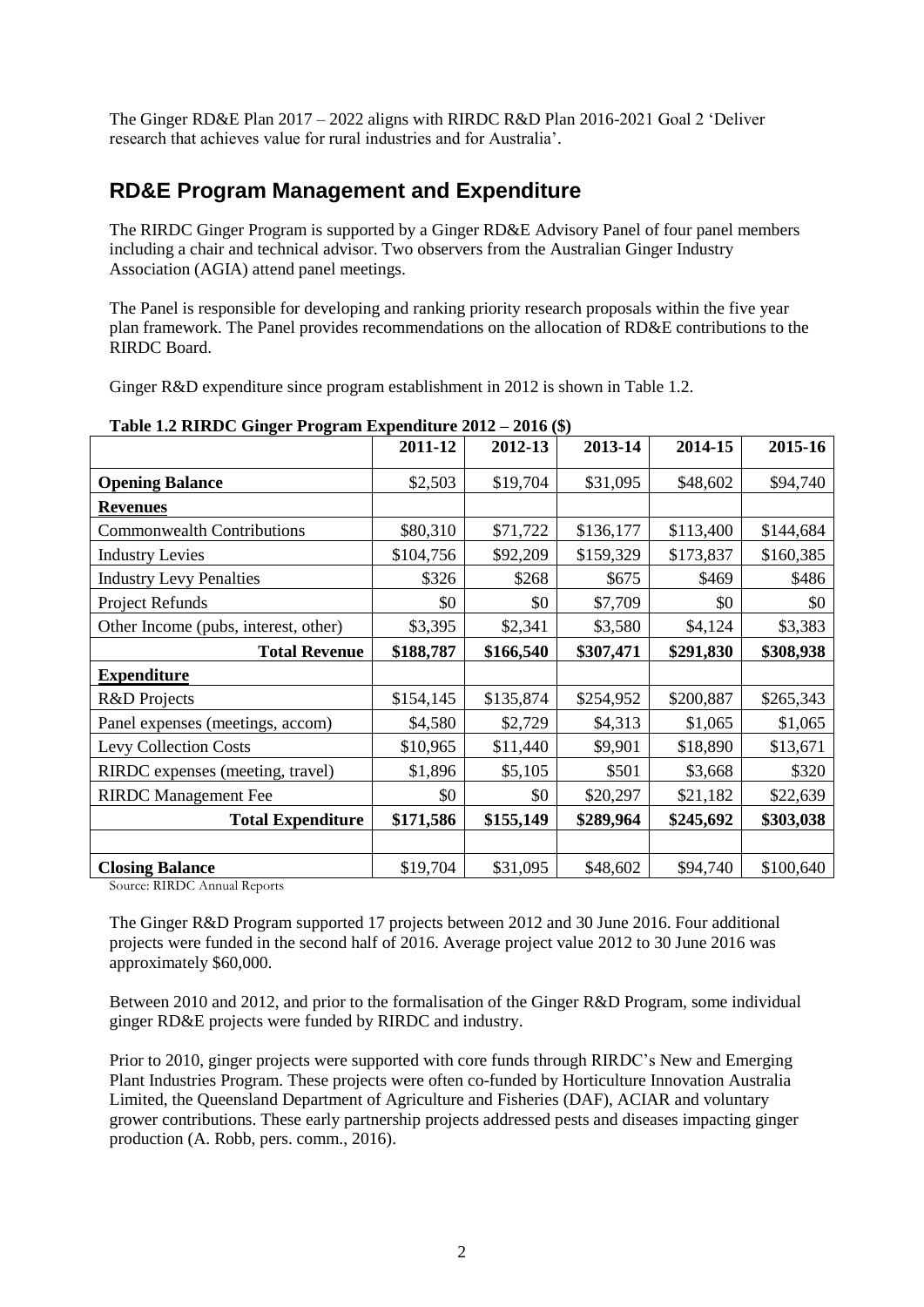## **Ginger R&D Plan 2012 - 2017**

The 2012-2017 Ginger R&D Plan articulated three objectives organised into nine strategic priorities:

#### **1. Assure industry competitiveness**

- 1.1 Provide solid scientific advice to secure the biosecurity of the industry in Australia.
- 1.2 Solve disease and production problems that threaten reliability and quality of industry produce including development and support of integrated pest management strategies.
- 1.3 Provide R&D in support of the maintenance of food safety and quality assurance.

#### **2. Build stronger linkages with customers and the market**

- 2.1 Understand market opportunities and drivers that can create economic success in Australia and in export markets.
- 2.2 Provide R&D in support of education and extension activities in support of the industry.
- 2.3 Supply R&D in support of increasing the level of innovation within the industry particularly in respect of value adding.

#### **3. Coordinate the industry's future direction**

- 3.1 Build industry relationships and improve coordination, communication and industry representation relating to R&D opportunities and impacts.
- 3.2 Facilitate the updating and implementation of the industry's strategic R&D Priorities and Strategies.
- 3.3 Work cooperatively with the industry's growers and stakeholders, as well as with other industries to promote and facilitate industry growth through R&D.

## **Projects Supported 2012 - 2017**

Projects funded under the 2012-2017 plan and the strategic priority addressed are shown in Table 1.3.

#### **Table 1.3 Ginger RD&E Projects 2012 – 2017**

| <b>Project Name</b>                                           | <b>Start</b> | Finish   | Researcher            | <b>Strategic</b><br><b>Priority</b><br>addressed |
|---------------------------------------------------------------|--------------|----------|-----------------------|--------------------------------------------------|
| Controlling Pythium and associated pests in Ginger            | 1/04/10      | 30/08/11 | <b>Qld DAF</b>        | 1.2                                              |
| Development of an Industry Biosecurity Plan                   | 30/03/12     | 31/05/13 | <b>PHA</b>            | 1.1                                              |
| Improved tissue culture production of clean planting material | 1/06/14      | 30/05/18 | <b>Qld DAF</b>        | 1.2                                              |
| Extension & Education Officer - Ginger industry               | 15/01/12     | 15/05/13 | <b>AGIA</b>           | 2.2                                              |
| Controlling Pythium in Ginger: Phase 2                        | 24/02/12     | 31/07/13 | <b>Qld DAF</b>        | 1.2                                              |
| Ginger Tech Support and Minor Use Permit renewals             | 17/02/12     | 15/05/13 | <b>AGIA</b>           | 1.2                                              |
| Assessment of Pythium diversity in ginger                     | 6/04/12      | 12/06/15 | <b>UQ</b>             | 1.2                                              |
| Improved clean seed distribution systems                      | 23/03/12     | 30/06/12 | Hallways              | 1.2                                              |
| Technical recommendations for biosecurity protection          | 23/05/12     | 8/06/12  | Julie Stanton         | 1.1                                              |
| Improving Soil Health to Suppress Soil Borne Diseases         | 2/01/13      | 30/11/16 | Qld DAF               | 1.2                                              |
| Understanding the Domestic Market for Australian Ginger       | 30/05/13     | 30/11/13 | <b>Brand Story</b>    | 2.1                                              |
| Technical support, extension and minor use permits            | 30/05/13     | 15/05/17 | <b>AGIA</b>           | 2.2, 3.3                                         |
| Extension, Education and Communication of R&D                 | 30/05/13     | 31/07/15 | <b>AGIA</b>           | 2.2                                              |
| Health benefits of ginger: a review of the literature         | 1/05/14      | 31/10/14 | <b>Brand Story</b>    | 2.1                                              |
| Global ginger market assessment, especially value adding      | 1/05/14      | 31/10/14 | <b>Colmar Brunton</b> | 2.3                                              |
| Best practice supply chain management information             | 1/05/14      | 29/02/16 | <b>RMCG</b>           | 1.3, 3.1                                         |
| Pathogenicity and methyl bromide control of Nematodes         | 15/10/15     | 30/05/17 | <b>Qld DAF</b>        | 1.2                                              |
| <b>Regional Ginger Extension Program</b>                      | 17/08/15     | 31/05/17 | <b>AGIA</b>           | 2.2                                              |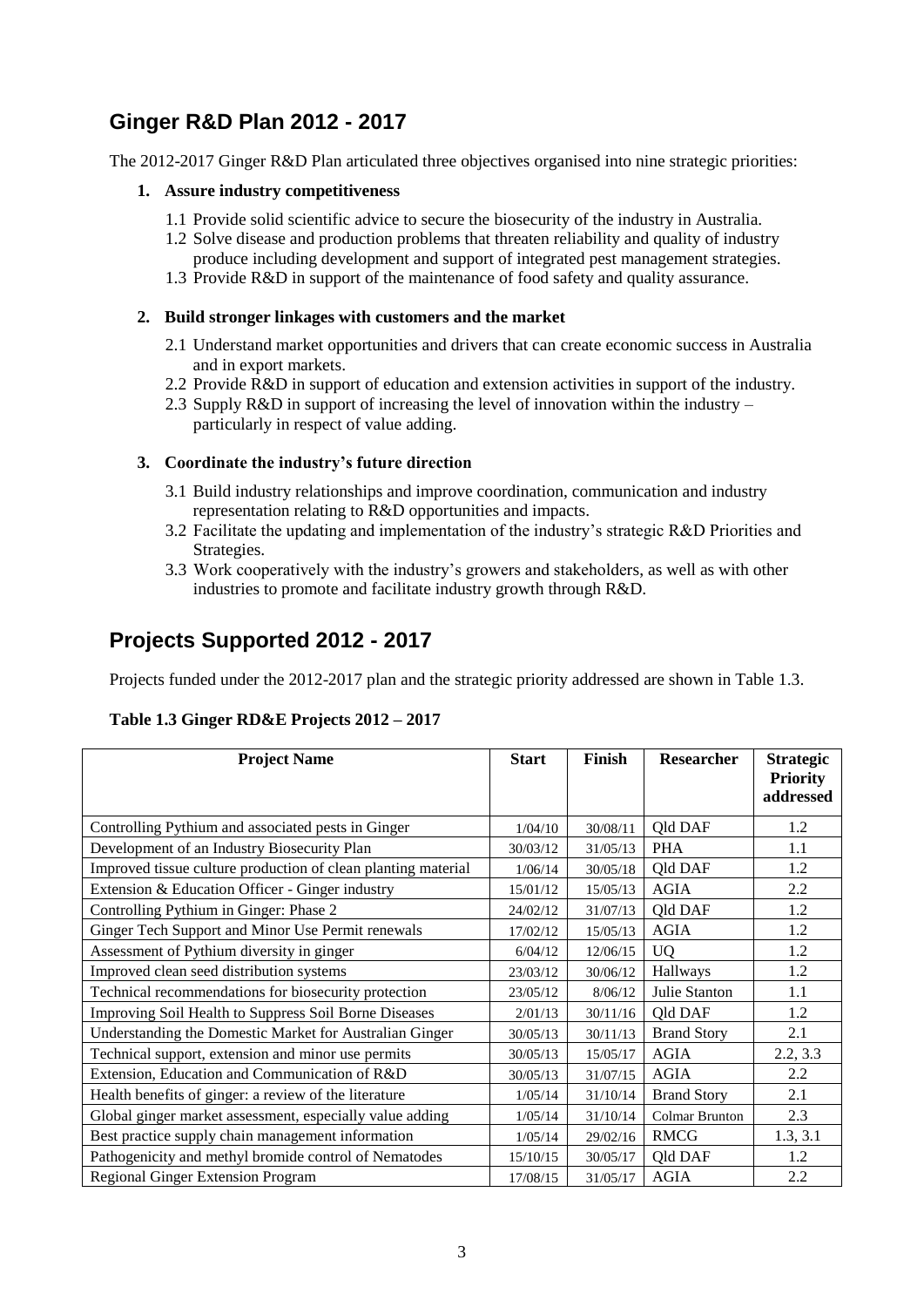| Ginger strategic plan and R&D priorities              | 1/06/13  | $30/03/16$ AGIA |                        |  |
|-------------------------------------------------------|----------|-----------------|------------------------|--|
| Economic Evaluation of RIRDC Investment in Ginger R&D | 28/07/16 |                 | $2/12/16$ Agtrans      |  |
| Emergency Plant Pest Response Levy proposal           | 16/09/16 |                 | $31/08/17$ B&LC Duncan |  |

Source: RIRDC Program Records

## **Economic Evaluation of Projects 2012 - 2016**

An independent economic evaluation of 17 Ginger RD&E projects completed or substantially progressed between 1 July 2012 and 30 June 2016 was prepared by Agtrans Research (2016). These projects addressed all three of the Ginger R&D strategic priorities and demonstrated industry impacts, a number of which were valued in monetary terms in the impact assessment.

Impacts identified and valued in the economic evaluation included:

- Reduced risk of losses associated with exotic pest incursion
- Increased average yields
- Increased profitability including profitability realised from increased ginger demand
- Increased industry and scientific capacity
- Increased adoption of research outputs
- Maintenance of ginger production area
- Improved control of key ginger diseases
- Increased chemical usage
- Increased costs on-farm including the cost of adopting best management practices
- Increased regional income (a 'spillover' benefit).

Most of the benefits either realised or likely to be realised in the future from RD&E investment were private in nature and captured by the ginger industry. Public benefits included environmental and social benefits. Most private benefits were realised by ginger growers with ginger processors sharing some of the forecast gains. Benefits to other industries as a result of ginger industry research investment included increases in both industry and scientific capacity. The RIRDC Ginger R&D Program contributed to Australian Government Rural R&D Priorities especially priority 2 (biosecurity) and priority 4 (adoption of R&D). Ginger R&D also contributed to Science and Research priority 1 (food) and 2 (soil and water).

Total funding from all sources for all 17 Ginger RD&E projects totalled \$2.92 million (present value terms). Of the 17 projects, the impacts from four of the projects were valued.

Funding for the four projects where impacts were valued totalled \$1.17 million (present value terms) and produced aggregate total expected benefits of \$23.35 million (present value terms). This gave a net \$22.2 million, and a benefit-cost ratio of 19.9 to 1. The four projects valued represented approximately 40% of total funding for the 17 projects in the project population.

When the benefits for the impacts valued (\$23.35 million) were compared to the total investment in all projects in the population (\$2.92 million), this lowered the investment criteria. The total investment in the 17 projects produced a net present value of \$20.4 million (present value terms), and a benefit-cost ratio of 8.0 to 1.

Agtrans Research (2016) concluded, given the assumptions made in valuing the impacts, that the benefit-cost ratio for the investment in the Ginger R&D Program lies somewhere between 8.0 and 19.9 to 1.

Investments in ginger R&D managed through the RIRDC Ginger Program 2012 – 2017 have produced a favourable return on investment.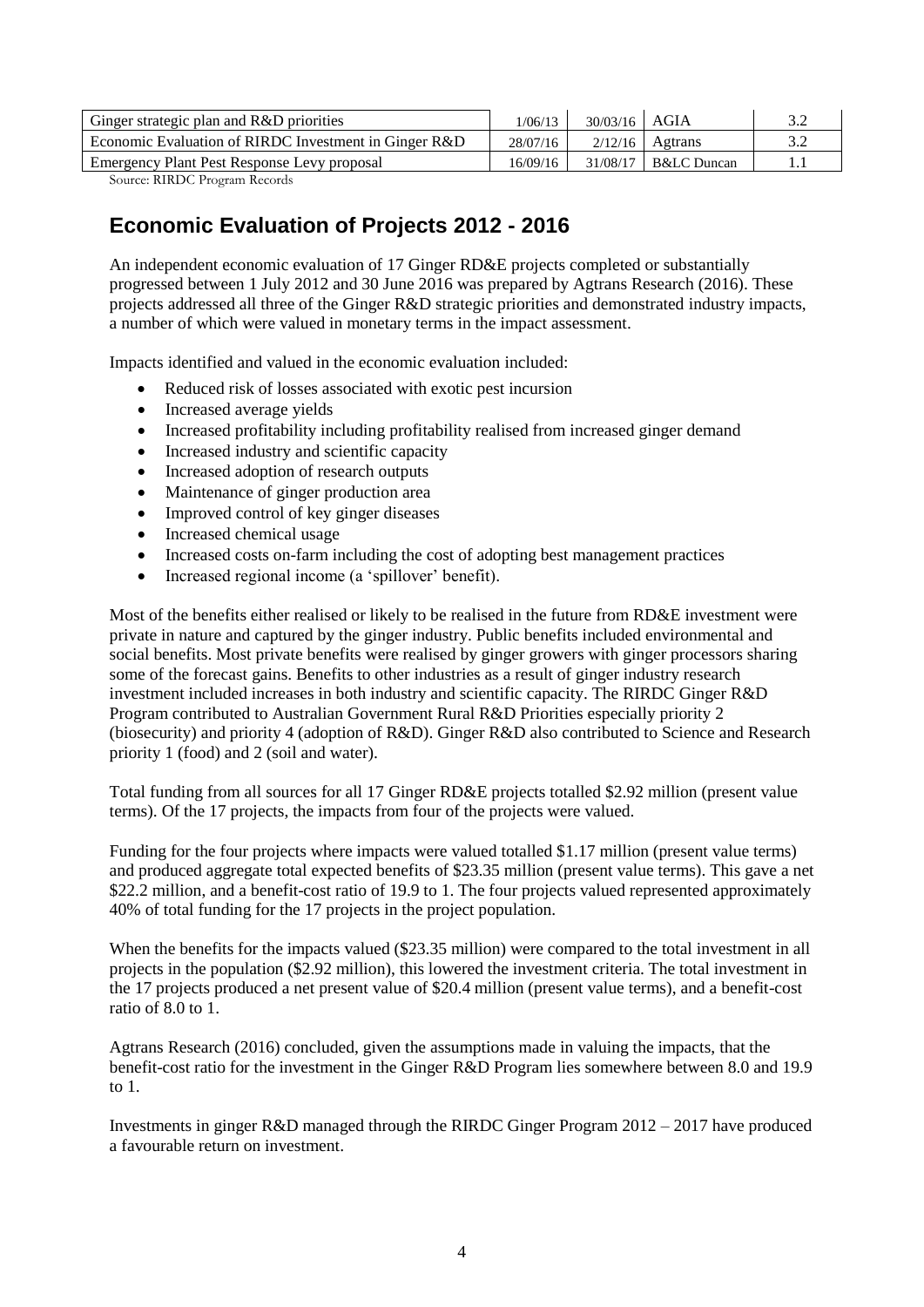## **Ginger Industry and RD&E Profile**

## **Ginger Production**

Ginger is the rhizome of the perennial plant *Zingiber officinale* and is used widely as a culinary herb and medicine (Foster 2014).

Ginger production takes place in Australia's sub-tropical and tropical production regions. The main concentration of growers is located within South East Queensland, including the Sunshine Coast and Wide Bay-Burnett regions. Other small areas of ginger production include Far North Queensland, Northern NSW and the Northern Territory (Foster 2014).

Ginger production is both labour and capital intensive. A high capital outlay is incurred in irrigation, specialised planting and harvesting equipment and planting materials. Maximum yields are obtained in quality coastal soils using clean seed and high inputs of water (10 ML/ha), fertiliser and organic matter (Camacho and Brescia 2009).

In 2015 the area under cultivation for ginger production totalled 260 ha and the principal ginger varieties grown were *Queensland* and *Jumbo* (also known as *Canton*) (Keating 2016). *Jumbo* is preferred for the fresh ginger market. A small area of Australian ginger is grown and certified organic.

Historically production has been adversely affected by pest and disease pressure including Fusarium, Pythium, Symphylids/Coeloptera, and nematodes. Pest and disease management remains a major production cost. Other production challenges include difficulty in securing inputs (irrigation water, farm labour, quality seed, suitably priced land) and an aging grower base.

Following the introduction of the Ginger RD&E levy in 2010 a better account of the industry's metrics could be made and an upward trend in production volume became apparent (Keating 2016). In 2014- 15 Australia produced 8,000 tonnes of ginger with a gross value of \$32 million – Figure 2.1.



**Figure 2.1 Australian Ginger Production, Value and Trends**

Source: Keating 2016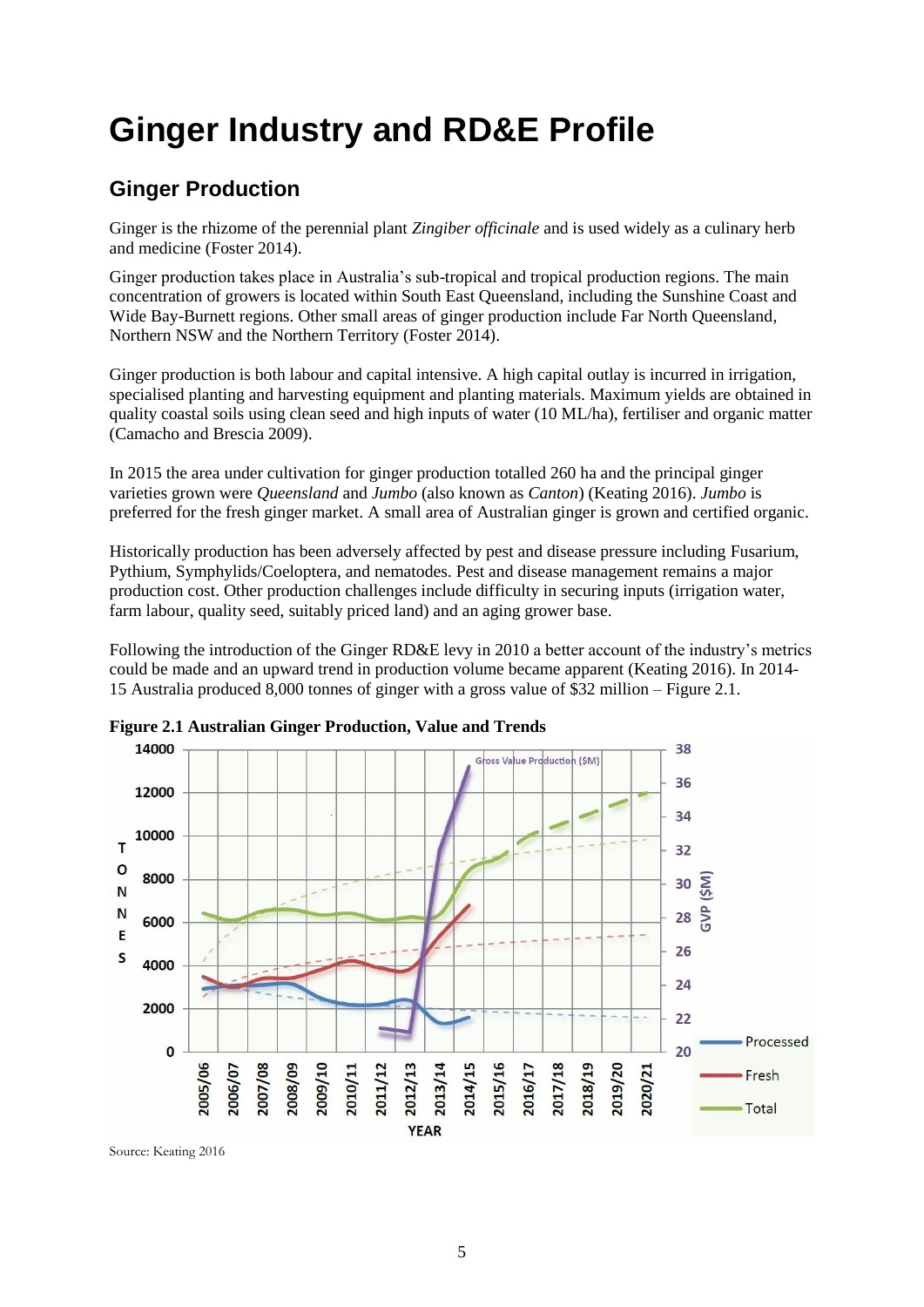Available Australian ginger production, export and import data 2005-06, 2011-12 and 2014-15 is summarised in Table 2.1.

|                                             | Unit                      | 2005-06                          | 2011-12                                            | 2014-15 |
|---------------------------------------------|---------------------------|----------------------------------|----------------------------------------------------|---------|
| <b>Production</b>                           |                           |                                  |                                                    |         |
| Growers                                     | number                    | 46                               | 49                                                 | 49      |
| Area                                        | hectares                  | 232                              |                                                    | 260     |
| Volume <sup>#</sup>                         | tonnes                    | 7,575                            |                                                    | 8,000   |
| Gross value                                 | \$'000                    | 22,726                           | 21,442                                             | 32,000  |
| <b>Exports</b>                              |                           |                                  |                                                    |         |
| Volume                                      | tonnes                    | 2,401                            | 1,431                                              |         |
| Value                                       | \$'000                    | 12,659                           | 8,566                                              |         |
| <b>Imports</b>                              |                           |                                  |                                                    |         |
| Volume                                      | tonnes                    | 1,149                            | 1,727                                              |         |
| Value<br>$0.044 - 117$<br>$\alpha$ $\alpha$ | \$'000<br>$0.042 \pm 1.1$ | 2,986<br>$\cdots$<br>$1 \quad 1$ | 3,989<br>$\mathbf{1}$ $\mathbf{1}$<br>$\mathbf{1}$ |         |

**Table 2.1 Australian Ginger Production, Exports and Imports**

Source: Foster 2014 and Keating 2016 # includes crushed, ground, in-syrup, prepared and preserved

Australian ginger production decreased 2006 to 2012 in response to declining prices, drought and Pythium disease. There has been a recovery in production since 2012 and the trend has been away from growers supplying product for processing and toward fresh ginger sales (Foster 2014).

### **World Production and Trade**

Australia accounts for less than 1% of world ginger production. World production is dominated by China and India which together account for more than 50% of world output. Indonesia, Nepal and Nigeria are also large ginger producers. In 2015 world production was estimated at approximately 2 million tonnes.

In 2015 the world ginger trade was 1 million tonnes. Major ginger exporters were China (62% of world exports), Thailand (14%), and Nepal (7%). Major importers were Japan (33% of world imports), Pakistan (13%), the United States (10%), India (9%) and Malaysia (6%). The world ginger trade has been growing strongly since the late 1990s (Foster 2014).

### **Products, Prices and Markets**

About 80% of the ginger grown in Australia is sold on the domestic fresh ginger market, 20% is sold to the domestic ginger processing sector (Keating 2016).

Processing mainly involves drying and preservation using sugar. Product forms include dried, pickled, preserved, crystalised/candied, powdered and ground (Camacho and Brescia 2009). Australian firms that process ginger supply both domestic and export markets. One third of Australia's total ginger production is exported in a processed form (Foster 2014). Fresh ginger exports are mainly confined to New Zealand (Foster Facilitators 2009).

Most Australian ginger exports are preserved in sugar or syrup. Export volumes and value estimates include (Foster 2014):

- 2009-10 Australia exported 2,066 tonne, valued \$10.7 million, unit value \$5.17/kg
- 2010-11 Australia exported 2,113 tonne, valued \$10.7 million, unit value \$5.03/kg
- 2011-12 Australia exported 1,432 tonne, valued \$8.6 million, unit value \$5.98/kg

Australia's main export markets for ginger products are the United Kingdom (34% of the total value of Australia's exports in the three years to 2011–12), the United States (27%), Germany (19%), Canada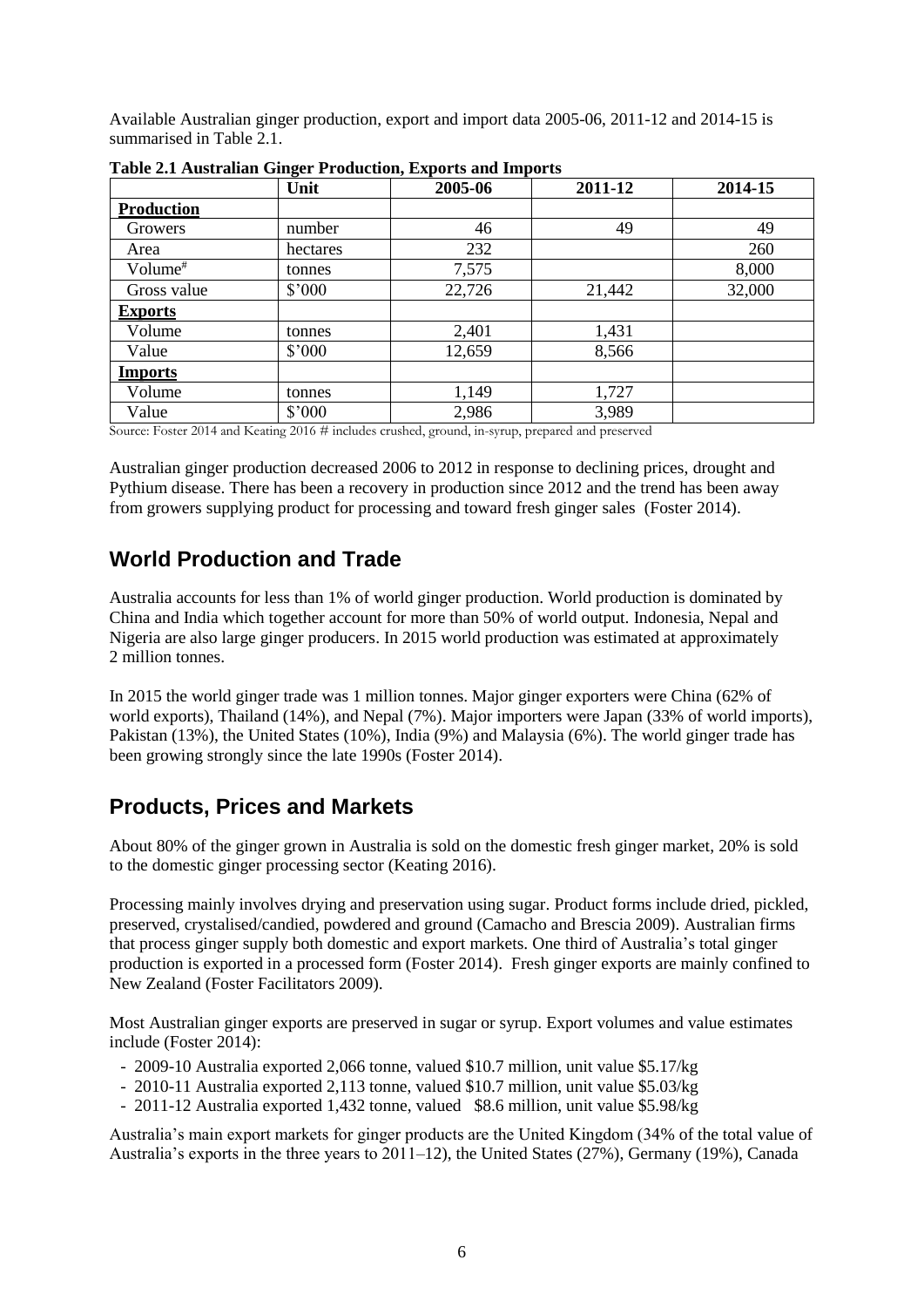(6%) and New Zealand (3%) (Foster 2014). Japan has the potential to be an important market for Australian ginger (Camacho and Brescia 2009).

Most ginger imported into Australia is in a prepared/preserved form, volumes and values include (Foster 2014):

- 2009-10 Australia imported 685 tonne, valued \$1.6 million, unit value \$2.31/kg
- 2010-11 Australia imported 798 tonne, valued \$2.4 million, unit value \$2.94/kg
- 2011-12 Australia imported 811 tonne, valued \$2.4 million, unit value \$2.90/kg

Imports of fresh ginger rhizomes have been prohibited by Australian authorities on biosecurity grounds. In 2014 Fiji established a fresh ginger export trade with Australia and shipments followed in 2015.

The Australian fresh ginger market varies according to supply and demand. Recent wholesale prices have varied between \$2.50/kg and \$4.00/kg but have spiked as high as \$12.00/kg and as low as \$1.50/kg. Key factors impacting fresh ginger price received include seasonality, competition and product quality (Camacho and Brescia 2009).

The retail value of manufactured products in which processed Australian ginger is a key ingredient was more than \$80 million in 2007 (Camacho and Brescia 2009) and is believed to be approaching \$100 million in 2015.

### **Economic Importance to Australia**

The Australian ginger industry consists of 49 growers, 30 of whom are full time. There are 200 fulltime farm workers employed in ginger growing plus 385 casuals during peak harvest periods. (Camacho and Brescia 2009).

Farm-gate GVP is presently estimated at \$32 million (Keating 2016).

Firms involved with ginger processing employ 560 staff, 30% of whom work directly in the ginger component of the processing business (Camacho and Brescia 2009). Buderim Ginger makes an important contribution to the tourist economy of the Sunshine Coast (Foster Facilitations 2009).

### **Industry Structure and the Supply Chain**

The Australian ginger industry consists of growers, input suppliers such as seed producers, production consultants, processors and fresh ginger wholesalers located Australia wide in fresh produce markets (Camacho and Brescia 2009).

Growers produce for both fresh and processor markets. Growing ginger for the processing sector is or has been an integral part of almost every Australian ginger grower's business (Camacho and Brescia 2009).

Buderim Ginger Limited is the largest processor of Australian ginger taking over 95% of local ginger produced for processing. Other smaller processors include Bundaberg Brewed Drinks Pty Ltd, Gourmet Garden Limited, Veg Master Limited and Sunshine Tropical Limited (Camacho and Brescia 2009).

Buderim Ginger Limited operates a production quota system with prices linked to the prices received for its ginger products (Foster 2014). Growers have mixed views about this quota system and there have been periods when Buderim Ginger Limited has found it difficult to secure sufficient Australian grown ginger (Foster Facilitations 2009).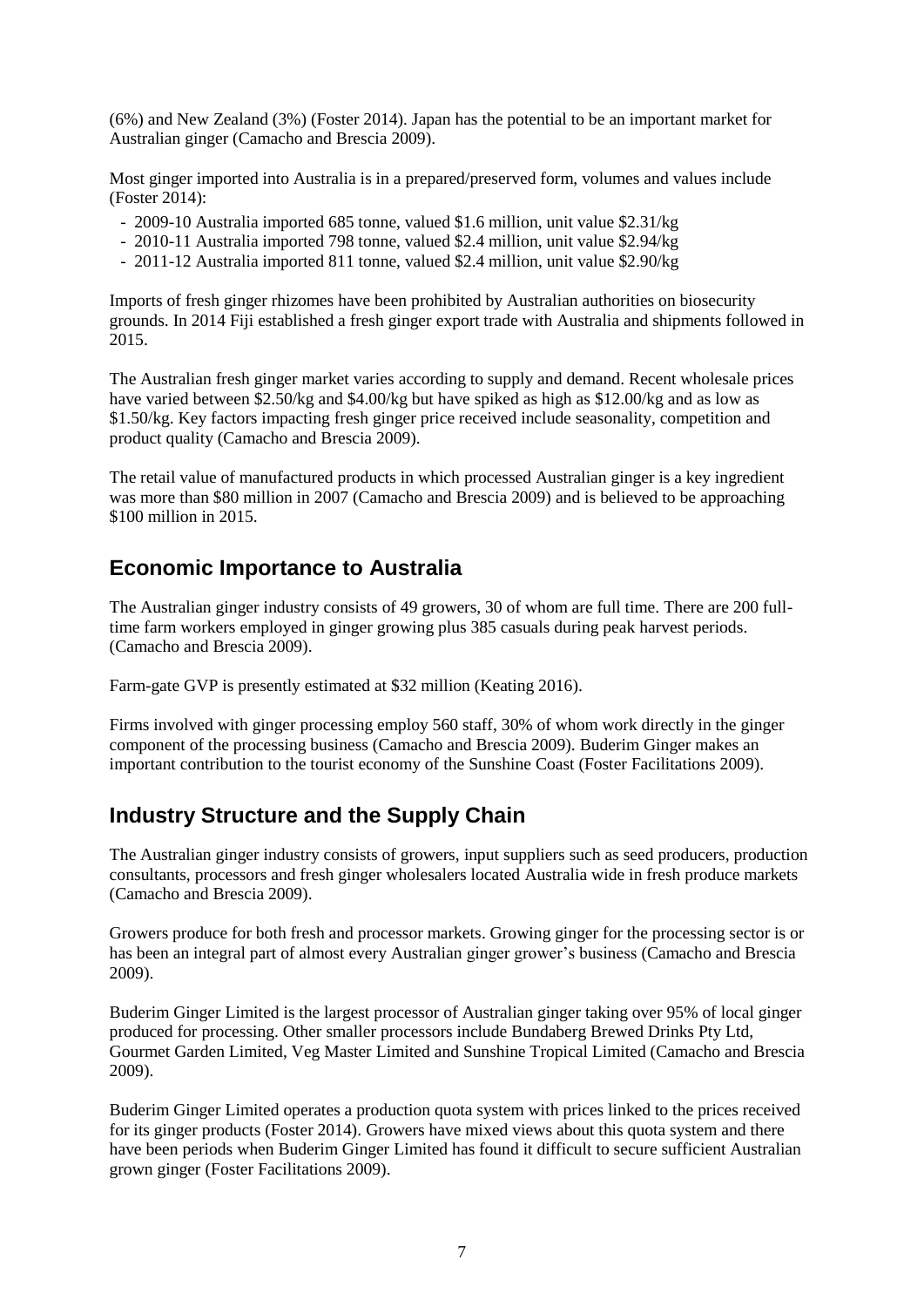## **Research Providers and Funding Partners**

The Australian ginger industry is supported by capable researchers in QDAF who have delivered critical pest and disease knowledge. Other research organisations important to the ginger industry include UQ and AGIA. Market assessment specialists have been secured for the R&D Program on an 'as needs' basis.

Current funding partners include RIRDC and research providers. In the past, funding support has been provided by ACIAR and Hort Innovation. Opportunities exist for both the Ginger R&D Program and the ginger industry to secure funding through targeted government programs such as Rural Research for Profit.

## **Public Good Outcomes Provided by the RD&E Program**

Public good outcomes generated by RIRDC Ginger R&D Program investments have included increased scientific capacity, increased industry capacity and increased regional incomes due to the increased profitability of the Australian ginger industry (Agtrans Research 2016).

## **Ginger Industry Outlook**

In 2016 Australian ginger growers are positive about their future but acknowledge the importance of growing markets to remain competitive in a global trading environment (Keating 2016).

Production is focussed on the fresh domestic market and a combination of favourable growing conditions and improved biosecurity and management practices have increased yield and quality and placed pressure on grower returns (Keating 2016).

Over the horizon the outlook for Australian processed ginger products such as ginger beverages is positive. Continued incremental growth in the ginger processing sector will underpin the long term sustainability of the Australian ginger industry (Keating 2016).

Globally consumers are moving towards healthy eating lifestyles and ginger is well placed to capitalise on this trend. Ginger is a natural fit with lighter Asian-style meals and fresh salads. Ginger is perceived as an aid to digestion in some Asian cultures.

In Australia, per capita consumption of fresh ginger is low and there is opportunity to increase consumption with market research and promotion targeting the quality, safety and positive health attributes of Australian ginger.

Investigation of the scope for Australian ginger overseas may also present opportunities for growers. In particular the negotiation of Free Trade Agreements (FTAs) with North Asian countries (Korea, Japan and China) may help build prosperous links for processed and fresh ginger exports (Keating 2016).

### **Industry SWOT and its Implications for RD&E Planning**

An RD&E focussed Strengths, Weaknesses, Opportunities and Threats (SWOT) analysis was completed for the Australian ginger industry along with an analysis of resulting implications for research planning. Results are shown in Table 2.2.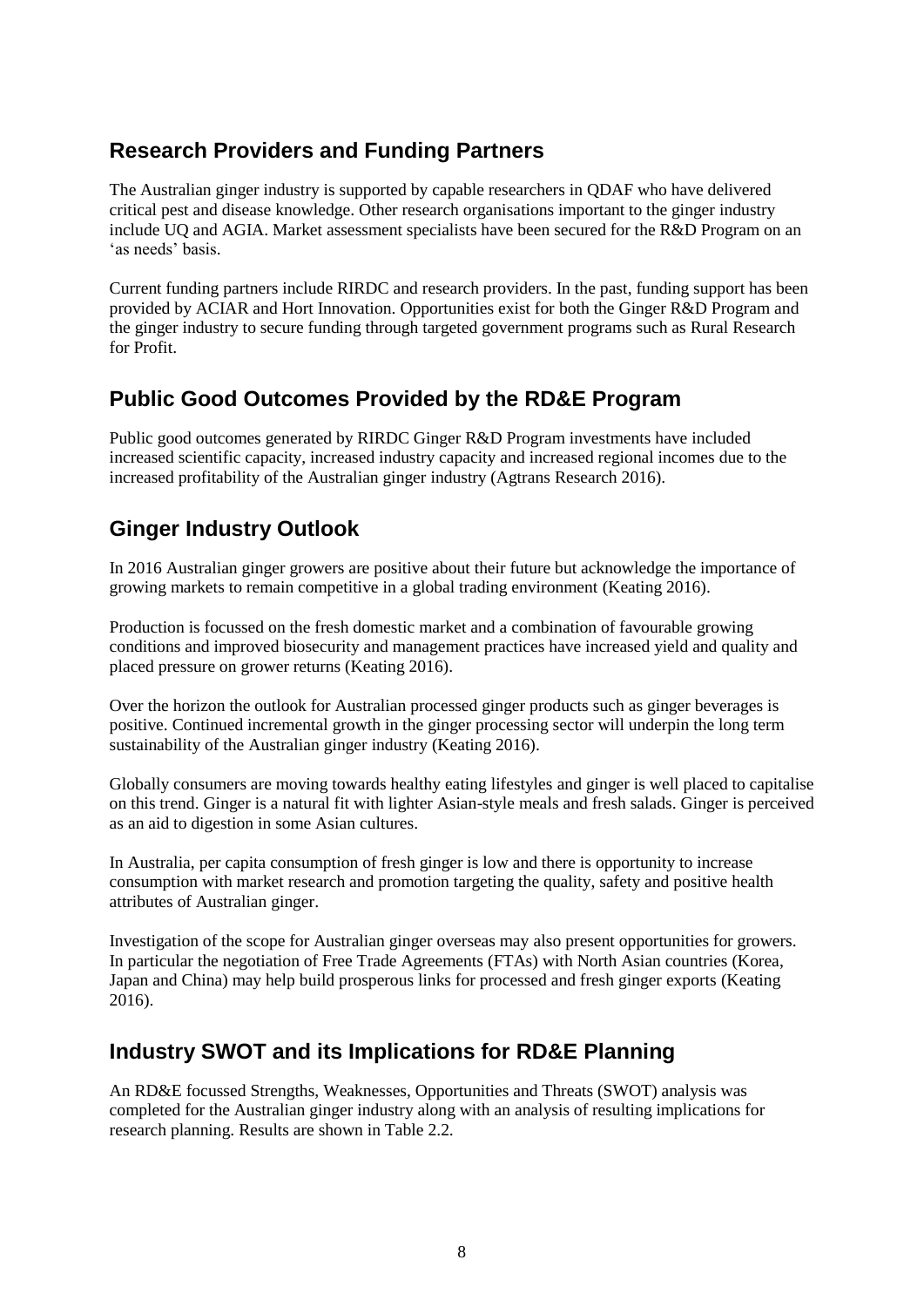| <b>SWOT</b>                                                | <b>RD&amp;E Requirement</b>                                                                                                                                                               |
|------------------------------------------------------------|-------------------------------------------------------------------------------------------------------------------------------------------------------------------------------------------|
| <b>Strengths</b>                                           |                                                                                                                                                                                           |
| Suitable production locations and 'know-how'<br>$\bullet$  | Research to secure production base/land<br>$\bullet$<br>resource                                                                                                                          |
| World leader in food safety for ginger<br>$\bullet$        | QA systems to underpin the food safety promise<br>$\bullet$<br>Code of practice for growers<br>$\bullet$                                                                                  |
| Ginger with a unique and attractive flavour<br>$\bullet$   | Market research to differentiate Aust product<br>$\bullet$<br>Market research to target promotion<br>$\bullet$                                                                            |
| Australian ginger is environmentally friendly<br>$\bullet$ | Code of practice environmental stewardship<br>$\bullet$                                                                                                                                   |
| Unique varieties<br>$\bullet$                              | Market research for export opportunities<br>$\bullet$                                                                                                                                     |
| <b>Weaknesses</b>                                          |                                                                                                                                                                                           |
| Diseases and pests - difficult and costly to<br>control    | Promote best practice growing and management<br>$\bullet$<br>Ensure chemical supply via minor use permits<br>٠<br>Investigate nematode control measures<br>٠                              |
| Labour intensive production<br>$\bullet$                   | Research global innovation opportunities<br>$\bullet$                                                                                                                                     |
| Poor quality seed limits production expansion<br>$\bullet$ | Extension to support use of certified seed<br>$\bullet$                                                                                                                                   |
| Irrigation water, expensive land, aging growers            | Best practice guides to maximise productivity<br>$\bullet$                                                                                                                                |
| Opportunities                                              | $\bullet$                                                                                                                                                                                 |
| World ginger trade is growing strongly<br>$\bullet$        | Market research for export opportunities<br>$\bullet$                                                                                                                                     |
| FTAs provide opportunity for ginger export<br>$\bullet$    | Market research for export opportunities<br>$\bullet$                                                                                                                                     |
| Japan holds potential for ginger export<br>$\bullet$       | Investigate trade barriers<br>$\bullet$                                                                                                                                                   |
| Periodic shortfalls in supply for processing               | Productivity research to lower the cost of supply<br>$\bullet$                                                                                                                            |
| <b>Threats</b>                                             |                                                                                                                                                                                           |
| Importation of low cost fresh ginger                       | Improve on-farm productivity<br>$\bullet$<br>Biosecurity measures including PHA levy<br>٠<br>Market research to differentiate Australian<br>ginger<br>Market research to target promotion |
| Exotic pest and disease incursion                          | Biosecurity measures including PHA levy<br>$\bullet$                                                                                                                                      |

#### **Table 2.2 SWOT and Research Planning Implications**

## **Industry Commitment to RD&E**

The Australian ginger industry is committed to RD&E and the statutory levy that supports research funding. RIRDC is the industry's recognised service provider and AGIA is committed to delivering the research priorities detailed in this 5 Year RD&E Plan.

### **Ginger Industry Strategic Plan 2016 - 2021**

The RIRDC 5 Year RD&E Plan 2017 - 2022 is consistent with AGIA's Australian Ginger Industry Strategic Plan 2016 – 2021.

AGIA represents the whole ginger industry supply chain and its Mission Statement is for Australia to be recognised globally for the production of 'Food Safe Quality Ginger'.

AGIA's Industry Production Target is to lift Australian ginger production from 8,000 to 12,000 tonnes per annum by 2021 while sustaining profitable farm gate prices.

AGIA's positioning statement for Australian ginger is summarised in Table 2.3.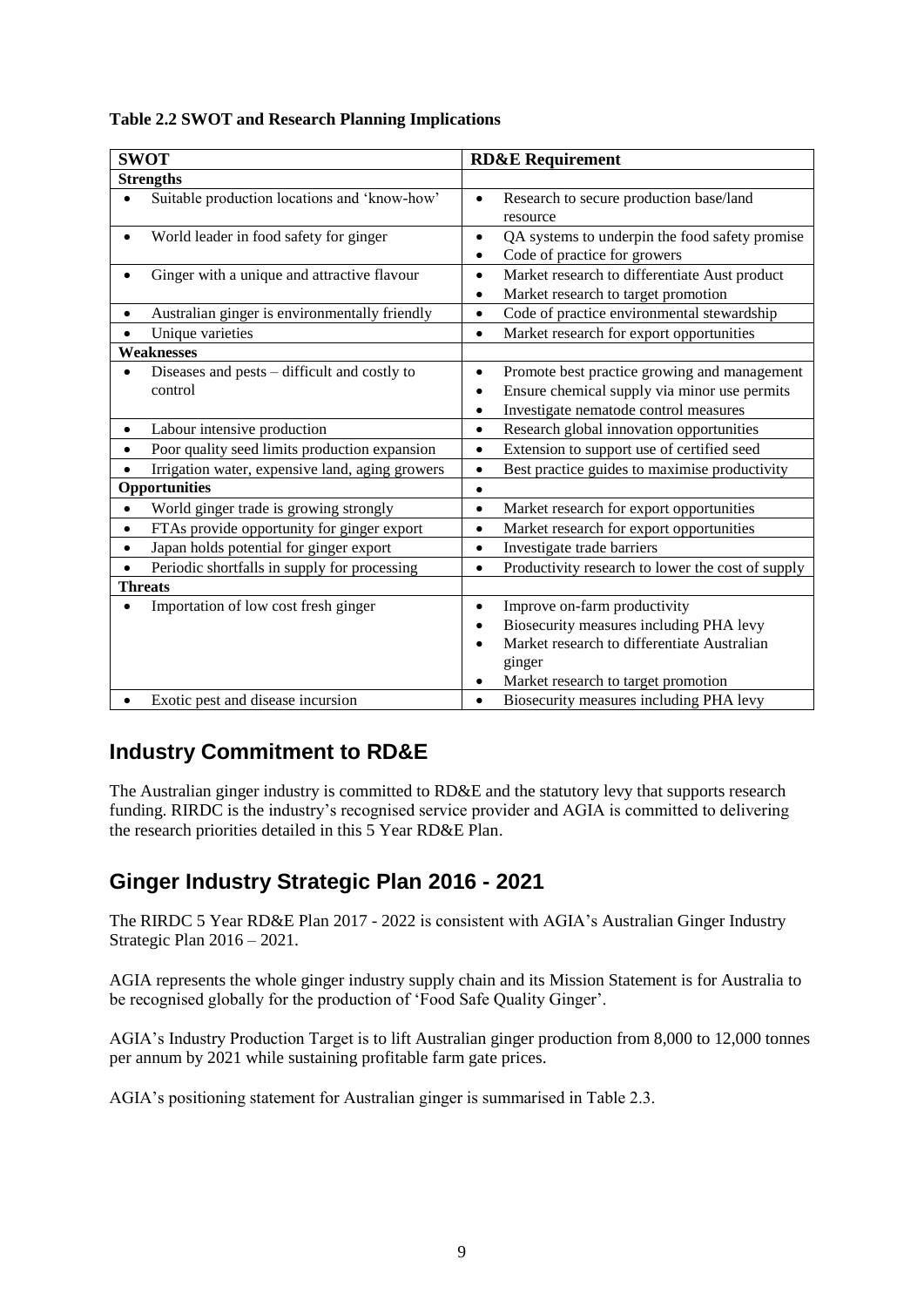#### **Table 2.3 AGIA's Positioning Statement for Australian Ginger**

| <b>Criteria</b>                  | <b>Positioning</b>                                  |
|----------------------------------|-----------------------------------------------------|
| Opportunity domain               | Asian cooking; natural health and well-being        |
|                                  |                                                     |
| Target markets and customers     | Australian and overseas                             |
| Product scope and offering       | Fresh whole ginger, processed – transformed;        |
|                                  |                                                     |
|                                  | ingredient; seed ginger                             |
| Value proposition to customers   | Food safe, high quality, flavour, healthy           |
|                                  |                                                     |
| Competitive intent               | For growers to underpin their business practices    |
|                                  | to ensure Quality Assurance protocols are in        |
|                                  | place and a reliable supply of ginger               |
| Sources of competitive advantage | Food safety, health and therapeutic benefits (i.e.  |
|                                  | digestive aid), distinctive flavour characteristics |
|                                  | for delivering an enjoyable and exotic 'eating      |
|                                  | experience'                                         |

Source: Keating 2016

The Ginger Program RD&E Plan 2017 – 2022 focusses on those parts of the AGIA Strategic Plan relevant to research and its implementation. AGIA strategic priorities that address marketing or broader industry issues (such as political representation, the functioning of a peak industry body) are not addressed in this document.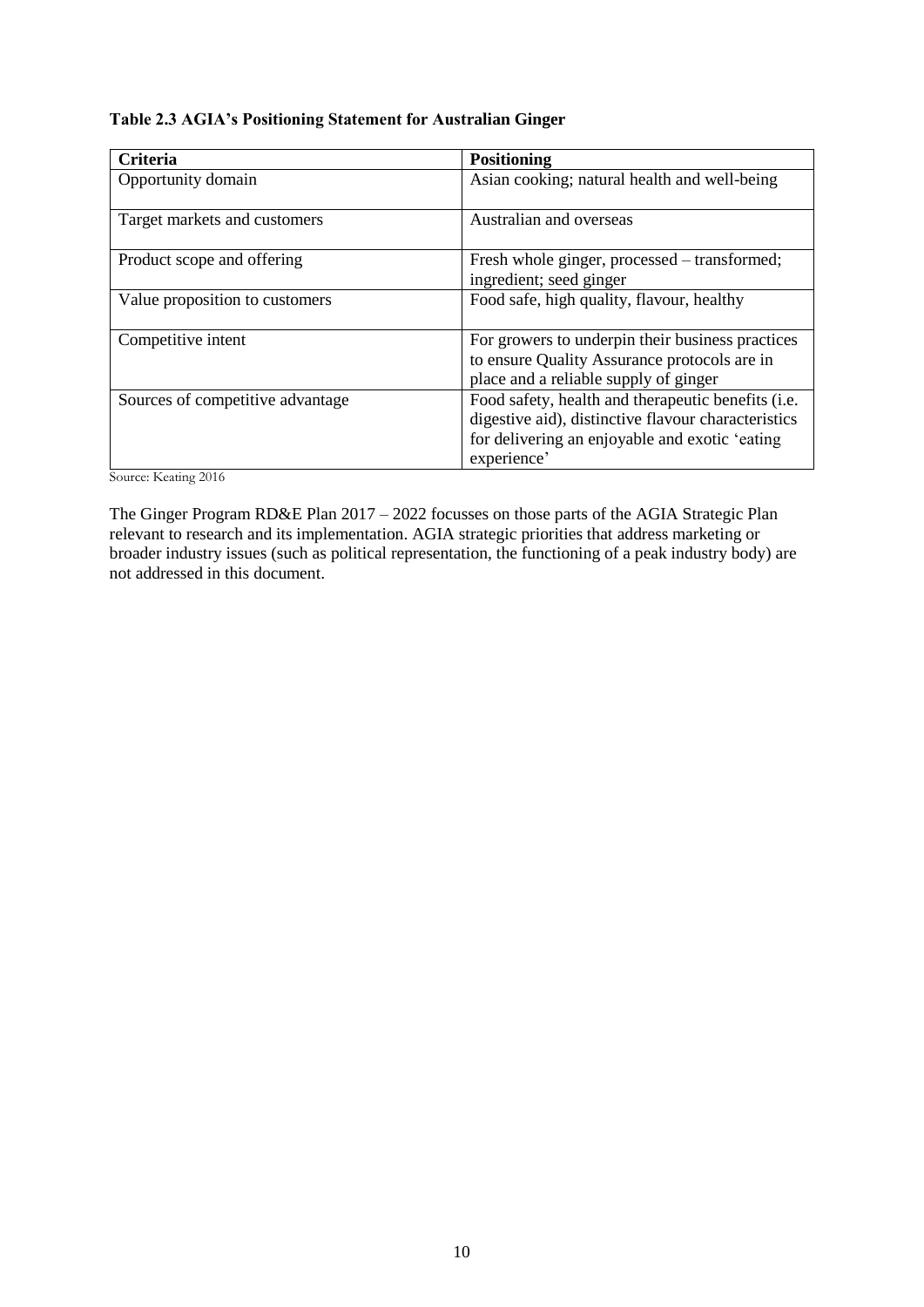## **RD&E Plan 2017 – 2022**

RIRDC is committed to achieving significant benefits to industry within its available resources, through the implementation of **targeted** and **high-impact** RD&E projects. The consultation process and resulting Australian Ginger Industry Strategic Plan 2016 – 2021 highlighted a number of issues that the ginger industry considers roadblocks to growth and development. Of these impediments, those that can be addressed with targeted RD&E have shaped RIRDC's investment priorities for the next five years. Whilst not every problem raised can be addressed, these priorities aim to achieve highimpact, far-reaching benefits to the industry.

## **Goal**

*To provide RD&E to support a sustainable, growing and prosperous ginger industry supplying product of the highest quality that is strongly sought after by discerning consumers in Australia and around the world.*

## **Objectives**

The Ginger RD&E Plan 2017 - 2022 is formulated around three critical objectives:

- 1. Drive on-farm productivity disease management, innovative technology and certified seed
- 2. Lift the demand for Australian ginger brand and market research
- 3. Encourage industry engagement extension, communication, leaders and partners.

These objectives will be reviewed annually, as part of RIRDC's Annual Program Review process. Further consultation and feedback will be sought from stakeholders, to adjust or amend objectives as the industry moves forward.

Allocation of funding for these priorities will also be considered annually, as part of RIRDC's Annual Operating Plan (AOP). The AOP is available on the RIRDC website, [https://rirdc.infoservices.com.au/items/12-001.](https://rirdc.infoservices.com.au/items/12-001)

## **Budget Allocation**

Suggested budget allocation provides an overview of relative Program emphasis - Table 3.1.

#### **Table 3.1 Suggested Resource Allocation by Plan Objective (%)**

| <b>Objective</b>                                                                                         | <b>Proposed</b><br><b>Allocation</b><br>$2017 - 2022$ |
|----------------------------------------------------------------------------------------------------------|-------------------------------------------------------|
| Objective 1:Drive on-farm productivity – disease management, innovative<br>technology and certified seed | 50%                                                   |
| Objective 2: Lift the demand for Australian ginger – brand and market<br>research                        | 20%                                                   |
| Objective 3: Encourage industry engagement – extension, communication,<br>leaders and partners           | 30%                                                   |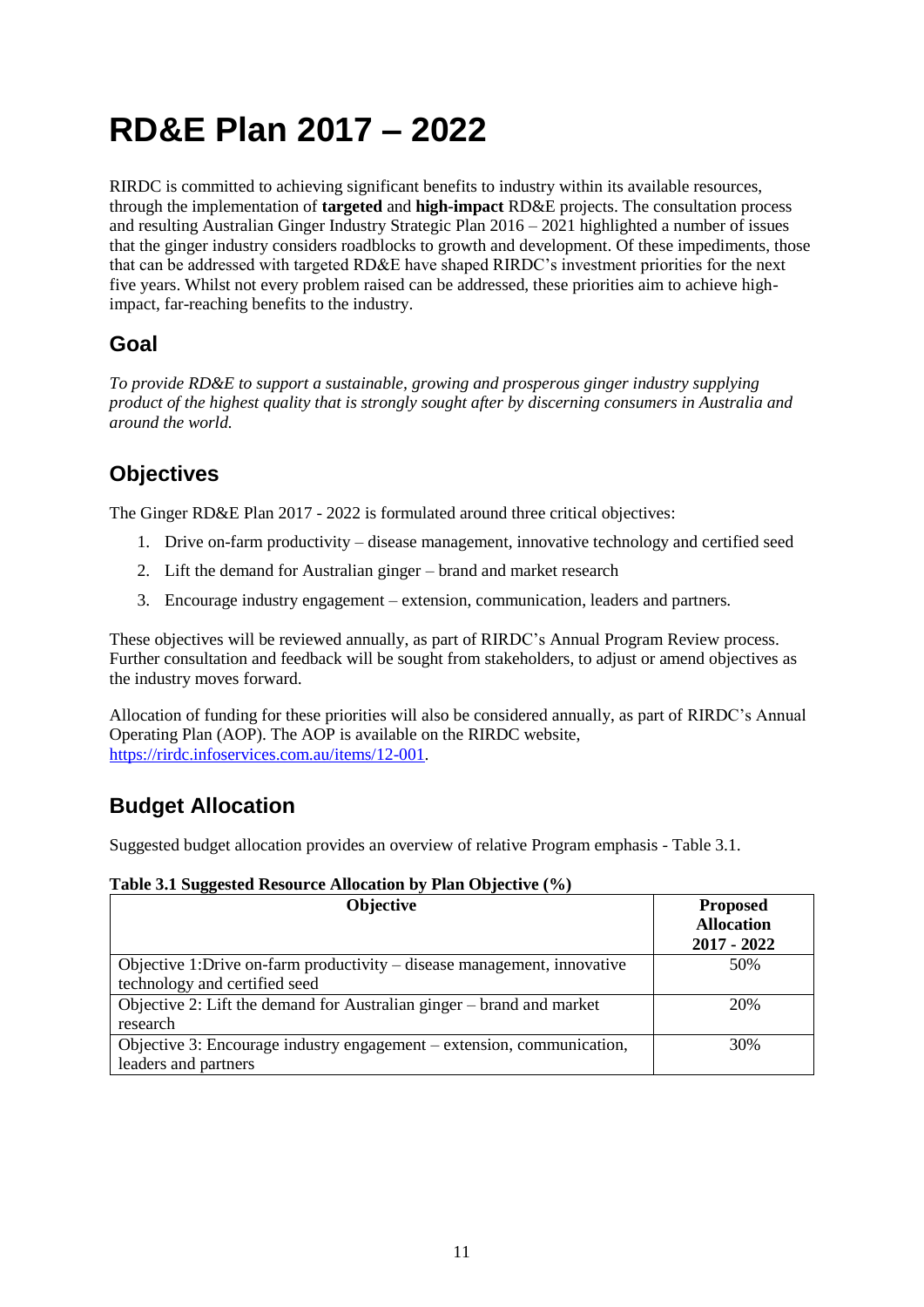## **Objective 1: Drive on-farm productivity – disease management, innovative technology and certified seed**

#### **Objectives**

The Australian ginger industry is dependent on on-farm productivity growth to ensure growers remain profitable and able to supply competitively priced ginger to fresh and processing markets. The ongoing threat of fresh ginger imports from countries that have production cost advantages (low cost labour) will continue to put pressure on the performance of Australian farm businesses. Improved on-farm productivity is one way of competing with low cost imports. Highest priority investments to drive onfarm productivity have been identified as improved industry pest and disease management, harnessing innovative technology and adoption of clean certified seed.

#### **Strategies**

- Improve pest and disease management
	- o Research nematode control measures including pathogenicity and methyl bromide
	- o Invest in minor use permit applications to ensure growers have access to best practice chemical controls for pest and disease management
	- o Research requirements for a ginger grower 'Code of Practice' that addresses supply chain management, food safety, biosecurity and environmental stewardship
	- o Extension prepare a pest and disease management best practice manual
	- o Extension provide growers with pest and disease management technical support.
- Harness technological innovation to be globally competitive
	- o Investigate ginger production mechanisation opportunities e.g. seed cutting technology
	- o Review and refine innovative technology to make it applicable to ginger production e.g. drones, spatial mapping and decision making apps.
	- o Communicate opportunities to adopt innovative technology solutions that lower production cost
- Facilitate the use of clean, certified ginger seed
	- o Research improved tissue culture techniques to generate clean planting material
	- o Prepare a best practice ginger seed production manual
	- o Extension communicate the benefits to growers of using certified ginger seed.

#### **Key Performance Indicators**

- Better control measures for ginger nematodes developed by 2018
- Minor use permit applications prepared and lodged 2017 through 2022
- A voluntary code of practice available for grower adoption by 2018
- Best practice pest and disease manual prepared by 2019
- Identification and adoption of one innovative technology for ginger growing by 2022
- Greater awareness of production costs and productivity improvement by 2022
- Greater than 70% of growers using clean seed planting material by 2018

#### **Indicative Share of RD&E Budget**

• An annual investment of 60% of proposed program expenditure is suggested.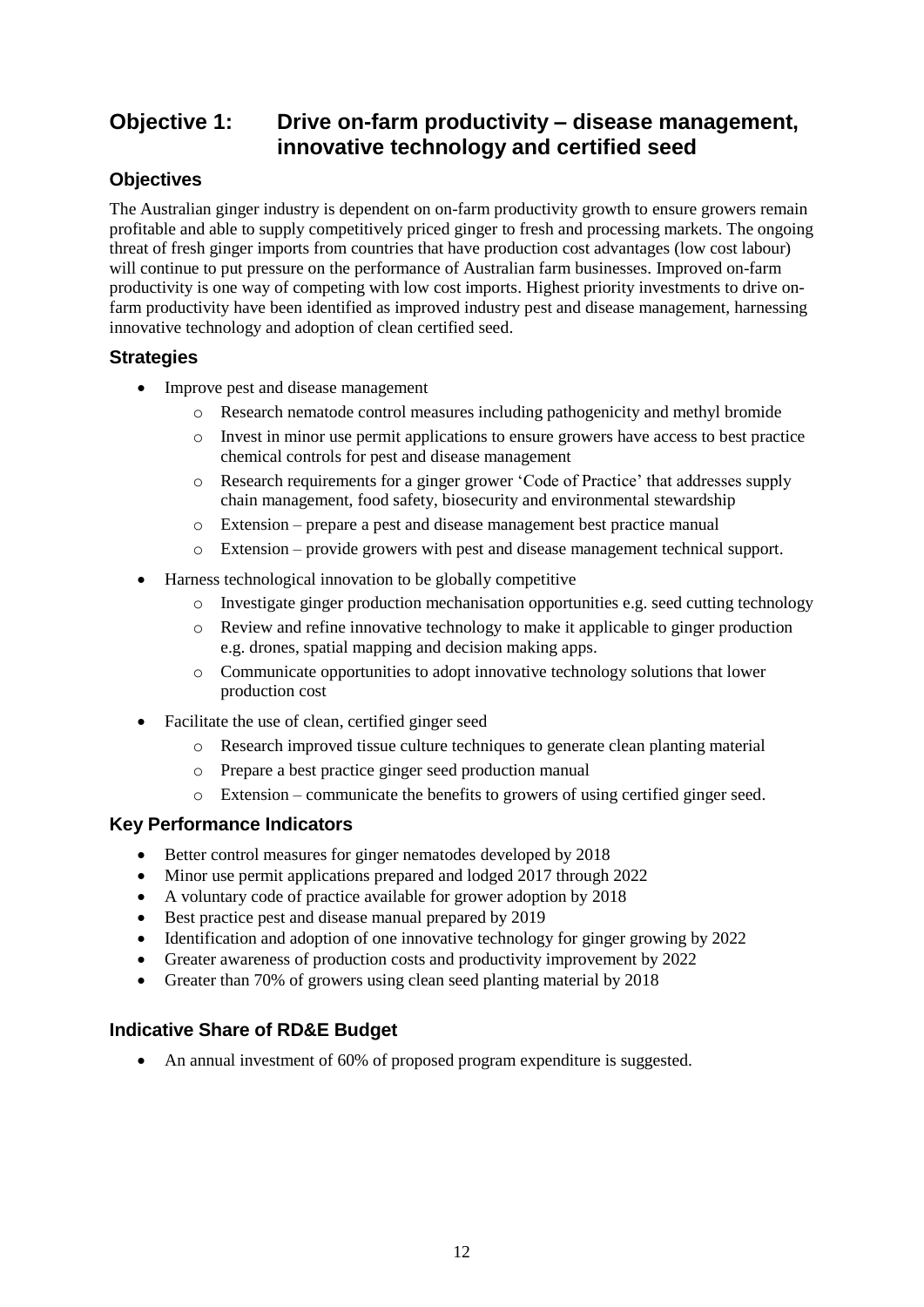### **Objective 2: Lift the demand for Australian ginger – brand and market research**

#### **Objectives**

The production outlook for Australian ginger is positive and is driven by improved farm management including breakthroughs in pest and disease control. Consequently, yield and quality are forecast to increase and Australian ginger production is targeted to expand from 8,000 tonnes in 2016 to 12,000 tonnes in 2021 (Keating 2016). Supply and demand is currently in balance and market development will be required to absorb this additional output.

AGIA understands that if growers are to maintain or improve farm business returns over the life of this plan, a combination of market research, brand development and promotion is needed (Keating 2016). The RIRDC managed RD&E levy is not able to assist with ginger promotion (a marketing activity). Consequently this objective addresses brand and market research.

#### **Strategies**

- Gather market intelligence and identify priority domestic and export market segments for Australian ginger
- Prioritise and explore new markets for Australia ginger
- Identify distribution channels in priority markets and develop a detailed understanding of each channel's requirements for ginger
- Communicate messages about preferred market channels and work with growers and the supply chain to ensure the Australian ginger brand embodies market requirements
- Research options and grower support for an Australian Ginger Marketing Levy.

#### **Key Performance Indicators**

 Australian ginger industry GVP increases in line with the increase in production volume i.e. Ginger GVP grows from \$32 million in 2016 to \$48 million by 2021

#### **Indicative Share of RD&E Budget**

• An annual investment of 20% of proposed program expenditure is suggested.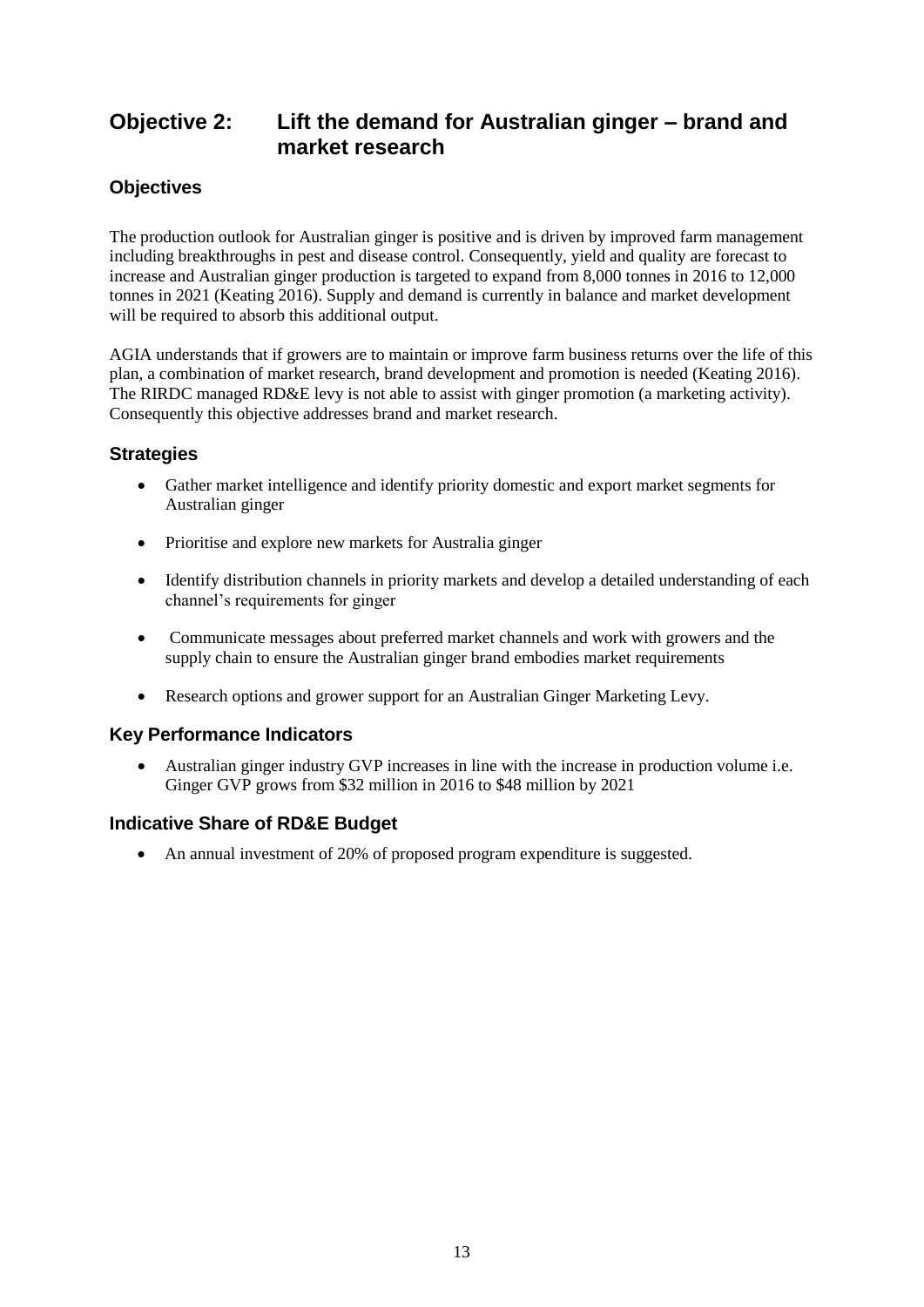### **Objective 3: Encourage industry engagement – extension, communication, leaders and partners**

#### **Objectives**

To deliver the industry's goal of a sustainable, growing and prosperous ginger industry, investment is needed in communicating research outputs, assisting industry with research adoption, building industry capacity and developing investment and implementation partnerships. This objective targets extension, communication, leadership and partnership development. Working with PHA on plant health issues is an immediate priority for the ginger industry.

#### **Strategies**

- Prepare and pilot a Regional Ginger Extension Program and evaluate whether the program assists with the uptake of research results
- Maintain proven annual industry extension events and workshops
- Provide an analysis of farm productivity benchmarks including paddock yield and quality data
- Communicate RD&E Levy Program management processes and the outcomes realised from levy investments via a well-used industry website
- Complete an independent evaluation of ginger levy return on investment
- Identify and build grower capacity including capacity in research project leadership
- Work with PHA to establish appropriate biosecurity arrangements including the funding of an Emergency Plant Pest Response Levy
- Partner with the Australian Government to identify scientifically proven effective measures to protect the industry from exotic pests e.g. Burrowing Nematode (*Radopholus similis*) from Fiji

#### **Key Performance Indicators**

- An effective extension program performance measured annually through grower survey
- Productivity benchmarks developed and reported annually
- Effective communication including a website that provides RD&E program updates
- Independent evaluation of levy return on investment completed in 2021
- Emergency Plant Pest Response Levy proposal taken to a grower vote by 2018

#### **Indicative Share of RD&E Budget**

• An annual investment of 20% of proposed program expenditure is suggested.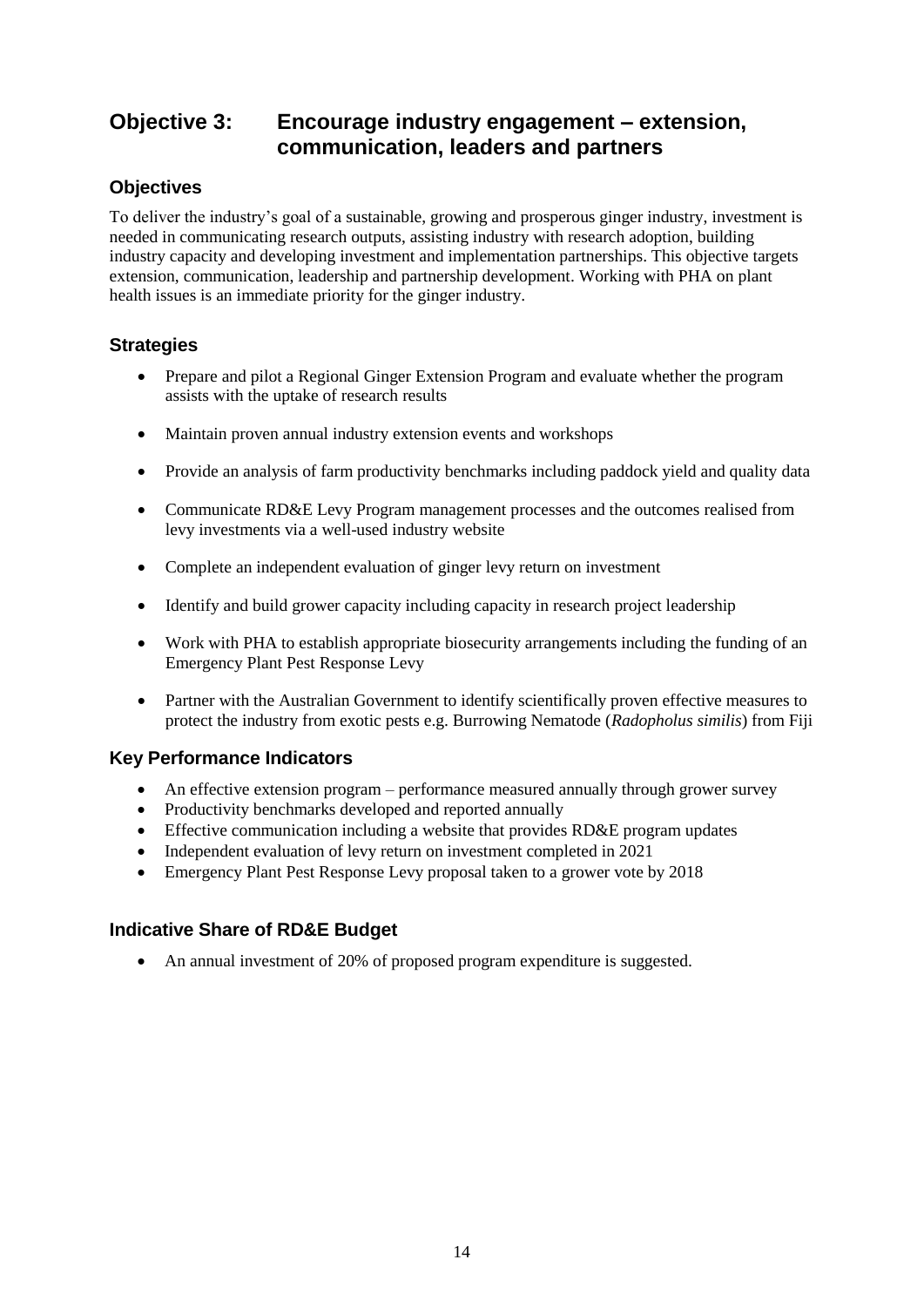## **References**

Camacho & Brescia (2009) The Australian Ginger Industry, Overview of Market Trends and Opportunities [https://www.daf.qld.gov.au/\\_\\_data/assets/pdf\\_file/0006/74895/Australian-ginger](https://www.daf.qld.gov.au/__data/assets/pdf_file/0006/74895/Australian-ginger-industry-report.pdf)[industry-report.pdf](https://www.daf.qld.gov.au/__data/assets/pdf_file/0006/74895/Australian-ginger-industry-report.pdf)

Foster Facilitations (2009) Report of the Ginger Industry Supply Chain Refinement and Enhancement Workshop. Brisbane: The Department of Employment, Economic Development and Innovation (Queensland)

Foster, M (2014) Emerging Animal and Plant Industries and their Value to Australia. Prepared by ABARES Commodity Section. RIRDC Report No PRJ-008496

Keating, J (2016) Australian Ginger Industry Strategic Plan 2016 – 2021. Prepared for Australian Ginger Industry Association

RIRDC (2008) RIRDC Evaluation Framework, Version 1.0 May 2008

RIRDC (2011) RIRDC Corporate Plan 2012 to 2017

RIRDC (2016) R&D Plan 2016 to 202[1 http://www.rirdc.gov.au/docs/default-document-library/rirdc](http://www.rirdc.gov.au/docs/default-document-library/rirdc-strategic-plan_161024_fa(web)-(2).pdf?sfvrsn=2)[strategic-plan\\_161024\\_fa\(web\)-\(2\).pdf?sfvrsn=2](http://www.rirdc.gov.au/docs/default-document-library/rirdc-strategic-plan_161024_fa(web)-(2).pdf?sfvrsn=2)

RIRDC (August 2013) Ginger Industry R&D Priorities and Strategies 2012 to 2017

Agtrans Research (2016) An Economic Evaluation of RIRDC Investment in the Ginger R&D Program